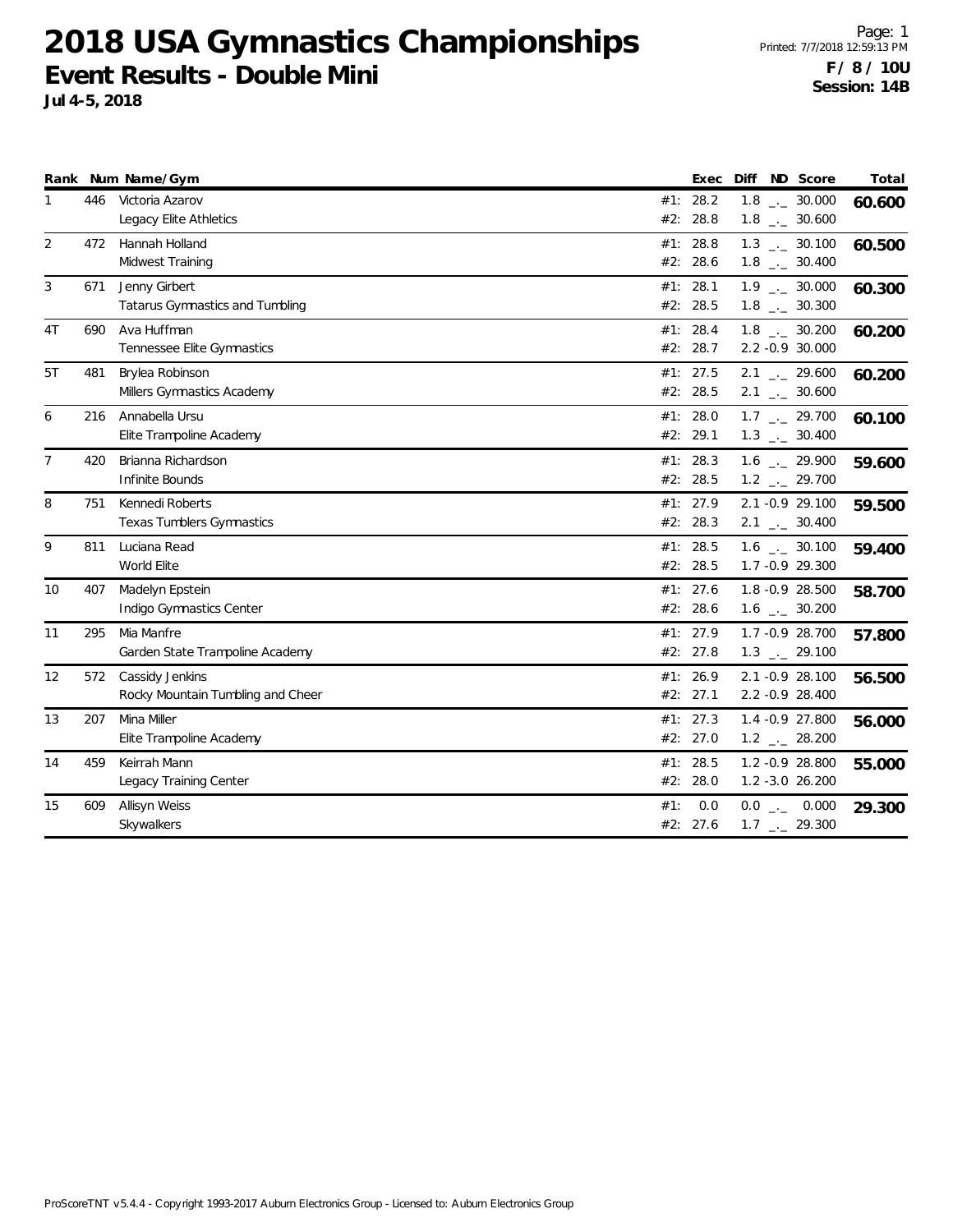|   |     | Rank Num Name/Gym                         |                      | Exec Diff ND Score                                    | Total  |
|---|-----|-------------------------------------------|----------------------|-------------------------------------------------------|--------|
|   | 800 | Oliver Czekmany<br>World Elite            | #1: 27.8<br>#2: 28.5 | $1.7$ $_{\sim}$ 29.500<br>$1.6$ $_{\sim}$ 30.100      | 59.600 |
| 2 | 668 | Joshua Taylor<br>TAG USA Gymnastics       | #1: 28.9             | $1.6$ _._ 30.500<br>#2: 27.2 1.7 $\frac{1}{2}$ 28.900 | 59.400 |
| 3 | 69  | Miles Marshall<br>All American Gymnastics | #1: 28.0<br>#2: 28.0 | $1.7$ $_{\leftarrow}$ 29.700<br>1.6 -0.9 28.700       | 58.400 |
| 4 | 254 | Lorenzo Fennell<br>M-BC Flip Over         | #1: 28.0<br>#2: 27.7 | $1.4$ $_{-1}$ 29.400<br>1.2 . 28.900                  | 58.300 |
| 5 | 344 | Daniil Ivanov<br>Gymnastics Du Sol        | #1: 27.4<br>#2: 28.4 | 1.7 -0.9 28.200<br>$1.6$ $_{-.}$ 30.000               | 58.200 |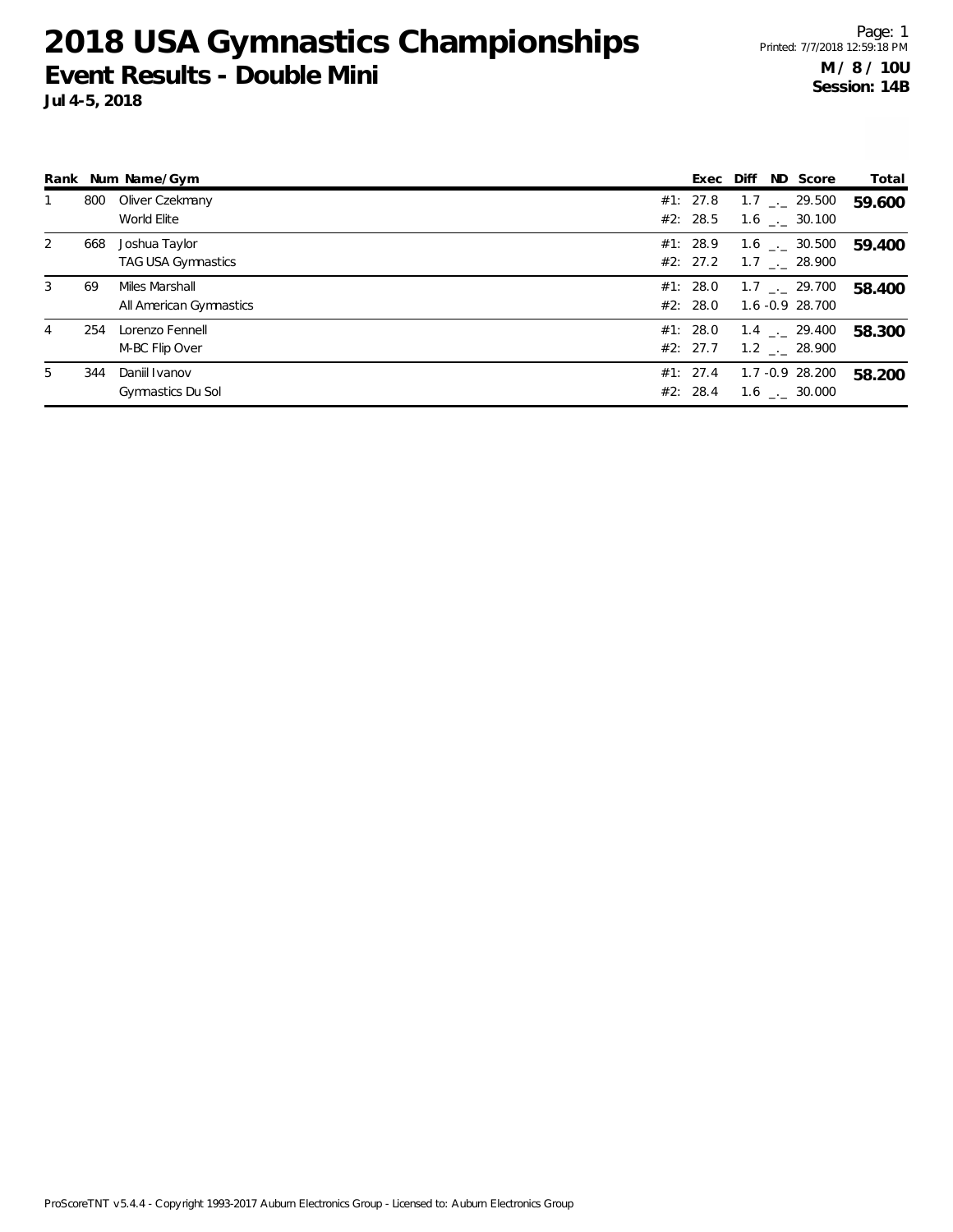| Rank           |     | Num Name/Gym                                      |            | Exec                 | Diff       | ND Score                           | Total  |
|----------------|-----|---------------------------------------------------|------------|----------------------|------------|------------------------------------|--------|
|                | 161 | Mia Demouy<br>Eagle Gymnastics Academy            | #1:<br>#2: | 29.3<br>28.8         | 1.8        | 2.2 0.0 31.500<br>0.0 30.600       | 62.100 |
| 2              | 322 | Kaylee Morales<br>Victoria Gymagic Inc.           | #1:<br>#2: | 29.7<br>29.0         | 1.7        | 1.6 0.0 31.300<br>0.0 30.700       | 62.000 |
| 3              | 11  | Anna Grace Blassingame<br>3T1                     | #2:        | #1: 28.5<br>29.6     | 1.8<br>1.3 | 0.0 30.300<br>0.0 30.900           | 61.200 |
| $\overline{4}$ | 679 | Eva Lopez<br>Team Legacy (Coach Patty Gymnastics) | #1:<br>#2: | 28.8<br>29.2         | 2.1        | 1.7 -0.9 29.600<br>0.0 31.300      | 60.900 |
| 5              | 626 | Abigayle Pelton<br>Sonshine Gymnastics            | #1:<br>#2: | 29.3<br>28.1         | 1.8        | 1.6 0.0 30.900<br>0.0 29.900       | 60.800 |
| 6T             | 685 | Joselyn Hinson<br>Technique Gymnastics            | #1:        | 28.7<br>#2: 28.7     |            | 2.2 -0.3 30.600<br>2.1 -0.9 29.900 | 60.500 |
| 7T             | 366 | Alanah Dugar<br>Hangtime TNT                      |            | #1: 28.9<br>#2: 28.2 | 1.8        | 1.6 0.0 30.500<br>0.0 30.000       | 60.500 |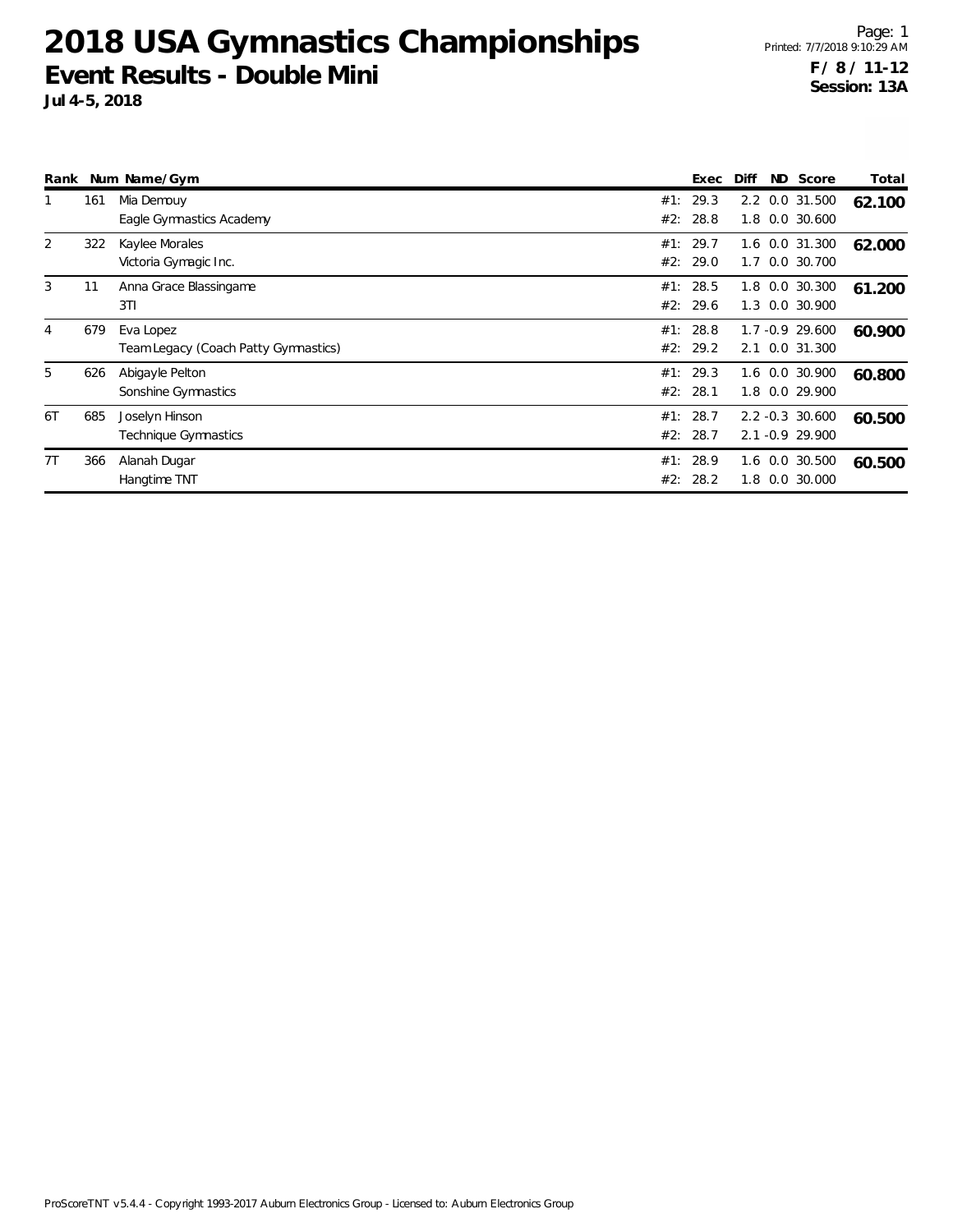| #1: 28.2<br>320<br>Noah Lowry<br>$1.7$ $_{-1}$ 29.900<br>60.800<br>#2: 29.3<br>Victoria Gymagic Inc.<br>$1.6$ $_{\leftarrow}$ 30.900<br>2Τ<br>637<br>Koa Luu<br>#1: 29.3<br>$1.3$ $_{\leftarrow}$ 30.600<br>60.100<br><b>Stars Gymnastics</b><br>#2: 28.1<br>$1.4$ $_{\leftarrow}$ 29.500<br>147<br>Kai Lawson<br>#1: 28.6<br>$2.1$ $_{\leftarrow}$ 30.700<br>3Т<br>60.100<br>#2: 28.2<br>2.1 -0.9 29.400<br>Dynamite Gymnastics<br>Will Cockrill<br>4T<br>416<br>#1: 29.0<br>$1.6$ _ 30.600<br>59.500<br>#2: 27.7<br>2.1 -0.9 28.900<br>Infinite Bounds<br>#1: 27.9<br>5T<br>223<br><b>Bisrat Aleligne</b><br>$1.3$ $_{\leftarrow}$ 29.200<br>59.500<br><b>Fairland Gymnastics</b><br>#2: 28.5<br>$1.8$ $_{-}$ 30.300<br>#1: 28.1<br>$1.3$ $_{-}$ 29.400<br>6T<br>335<br>Dylan Stringer<br>59.200<br>Gymnast Factory<br>#2: 28.1<br>$1.7$ $_{\leftarrow}$ 29.800<br>Asher Little<br>7T<br>389<br>#1: 28.2<br>$1.6$ $_{\leftarrow}$ 29.800<br>59.200<br>#2: 27.7<br>$1.7$ $_{\leftarrow}$ 29.400<br>High Altitude<br>Ben Fisher<br>#1: 28.3<br>$1.6$ - 29.900<br>8<br>77<br>59.100<br>Amplify Gymnastics<br>#2: 27.4<br>$1.8$ $_{\leftarrow}$ 29.200<br>9<br>Ethan Anderson<br>#1: 28.1<br>183<br>$1.7$ $_{\leftarrow}$ 29.800<br>59.000<br>#2: 27.9<br><b>Elmwood Gymnastics</b><br>$1.6 - 0.3$ 29.200<br>10<br>657<br><b>Dillon Miller</b><br>#1: 28.5<br>1.6 -0.9 29.200<br>58.900<br>#2: 28.0<br>$1.7$ $_{-1}$ 29.700<br>T&T Express<br>#1: 28.1<br>11T<br>255<br>Brennan Landerkin<br>1.7 -0.9 28.900<br>58.700<br>M-BC Flip Over<br>#2: 28.2<br>$1.6$ $_{\leftarrow}$ 29.800<br>Matthew Dayle<br>#1: $27.8$<br>$1.3$ $_{\leftarrow}$ 29.100<br>12T<br>792<br>58.700<br>#2: 28.0<br>Wendy Hilliard Gymnastics Foundation<br>$1.6$ $_{\leftarrow}$ 29.600<br>Aaron Edelman<br>#1: 27.6<br>13<br>340<br>$1.7$ $_{\leftarrow}$ 29.300<br>58.600<br>Gymnastics Du Sol<br>#2: 28.6<br>1.6 -0.9 29.300<br>121<br>#1: 27.8<br>14T<br>Conner Langsford<br>$1.6 -0.9$ 28.500<br>58.300<br>#2: 28.1<br>DeVeau's School of Gymnastics<br>$1.7$ $_{\leftarrow}$ 29.800<br>$14*$<br>Cade Cina<br>$1.6$ $_{\leftarrow}$ 30.000<br>653<br>#1: 28.4<br>58.300<br>1.8 - 0.9 28.300<br><b>T&amp;T Express</b><br>#2: 27.4<br>$14*$<br>202<br>James Lio<br>#1: 28.4<br>$1.3$ $_{\leftarrow}$ 29.700<br>58.300<br>Elite Trampoline Academy<br>#2: 27.4<br>1.5 -0.3 28.600<br>Palladyn Adsitt<br>#1: 27.6<br>$1.6$ $_{-1}$ 29.200<br>17<br>578<br>58.000<br>Seattle Gymnastics-Ballard<br>#2: 27.3<br>1.8 -0.3 28.800<br>$1.7$ $_{\leftarrow}$ 29.500<br><b>18T</b><br>176<br>Justin Booker<br>#1: $27.8$<br>57.900<br>Elite World Gymnastics<br>#2: 27.7<br>1.6 -0.9 28.400<br>35<br>Finn Larson<br>#1: 27.8<br>19T<br>$1.2$ $_{\leftarrow}$ 29.000<br>57.900<br>Air Sports<br>#2: 27.5<br>$1.4$ $_{-1}$ 28.900<br>Steven Shnitkind<br>$1.3$ $_{-}$ 28.900<br>215<br>#1: 27.6<br>20<br>57.600<br>#2: 27.3<br>1.7 -0.3 28.700<br>Elite Trampoline Academy<br>Alexander Day<br>#1: 28.3<br>21<br>337<br>$1.6$ $_{\leftarrow}$ 29.900<br>50.400<br>The Gymnastics Revolution<br>#2: 19.9<br>$0.6$ $_{\leftarrow}$ 20.500 |  | Rank Num Name/Gym | Exec | Diff ND Score | Total |
|--------------------------------------------------------------------------------------------------------------------------------------------------------------------------------------------------------------------------------------------------------------------------------------------------------------------------------------------------------------------------------------------------------------------------------------------------------------------------------------------------------------------------------------------------------------------------------------------------------------------------------------------------------------------------------------------------------------------------------------------------------------------------------------------------------------------------------------------------------------------------------------------------------------------------------------------------------------------------------------------------------------------------------------------------------------------------------------------------------------------------------------------------------------------------------------------------------------------------------------------------------------------------------------------------------------------------------------------------------------------------------------------------------------------------------------------------------------------------------------------------------------------------------------------------------------------------------------------------------------------------------------------------------------------------------------------------------------------------------------------------------------------------------------------------------------------------------------------------------------------------------------------------------------------------------------------------------------------------------------------------------------------------------------------------------------------------------------------------------------------------------------------------------------------------------------------------------------------------------------------------------------------------------------------------------------------------------------------------------------------------------------------------------------------------------------------------------------------------------------------------------------------------------------------------------------------------------------------------------------------------------------------------------------------------------------------------------------------------------------------------------------------------------------------------------------------------------------------------------------------------------------------------------------------------------------------------------------------------------------------------------------------------------------------------------------------------------------------------------|--|-------------------|------|---------------|-------|
|                                                                                                                                                                                                                                                                                                                                                                                                                                                                                                                                                                                                                                                                                                                                                                                                                                                                                                                                                                                                                                                                                                                                                                                                                                                                                                                                                                                                                                                                                                                                                                                                                                                                                                                                                                                                                                                                                                                                                                                                                                                                                                                                                                                                                                                                                                                                                                                                                                                                                                                                                                                                                                                                                                                                                                                                                                                                                                                                                                                                                                                                                                        |  |                   |      |               |       |
|                                                                                                                                                                                                                                                                                                                                                                                                                                                                                                                                                                                                                                                                                                                                                                                                                                                                                                                                                                                                                                                                                                                                                                                                                                                                                                                                                                                                                                                                                                                                                                                                                                                                                                                                                                                                                                                                                                                                                                                                                                                                                                                                                                                                                                                                                                                                                                                                                                                                                                                                                                                                                                                                                                                                                                                                                                                                                                                                                                                                                                                                                                        |  |                   |      |               |       |
|                                                                                                                                                                                                                                                                                                                                                                                                                                                                                                                                                                                                                                                                                                                                                                                                                                                                                                                                                                                                                                                                                                                                                                                                                                                                                                                                                                                                                                                                                                                                                                                                                                                                                                                                                                                                                                                                                                                                                                                                                                                                                                                                                                                                                                                                                                                                                                                                                                                                                                                                                                                                                                                                                                                                                                                                                                                                                                                                                                                                                                                                                                        |  |                   |      |               |       |
|                                                                                                                                                                                                                                                                                                                                                                                                                                                                                                                                                                                                                                                                                                                                                                                                                                                                                                                                                                                                                                                                                                                                                                                                                                                                                                                                                                                                                                                                                                                                                                                                                                                                                                                                                                                                                                                                                                                                                                                                                                                                                                                                                                                                                                                                                                                                                                                                                                                                                                                                                                                                                                                                                                                                                                                                                                                                                                                                                                                                                                                                                                        |  |                   |      |               |       |
|                                                                                                                                                                                                                                                                                                                                                                                                                                                                                                                                                                                                                                                                                                                                                                                                                                                                                                                                                                                                                                                                                                                                                                                                                                                                                                                                                                                                                                                                                                                                                                                                                                                                                                                                                                                                                                                                                                                                                                                                                                                                                                                                                                                                                                                                                                                                                                                                                                                                                                                                                                                                                                                                                                                                                                                                                                                                                                                                                                                                                                                                                                        |  |                   |      |               |       |
|                                                                                                                                                                                                                                                                                                                                                                                                                                                                                                                                                                                                                                                                                                                                                                                                                                                                                                                                                                                                                                                                                                                                                                                                                                                                                                                                                                                                                                                                                                                                                                                                                                                                                                                                                                                                                                                                                                                                                                                                                                                                                                                                                                                                                                                                                                                                                                                                                                                                                                                                                                                                                                                                                                                                                                                                                                                                                                                                                                                                                                                                                                        |  |                   |      |               |       |
|                                                                                                                                                                                                                                                                                                                                                                                                                                                                                                                                                                                                                                                                                                                                                                                                                                                                                                                                                                                                                                                                                                                                                                                                                                                                                                                                                                                                                                                                                                                                                                                                                                                                                                                                                                                                                                                                                                                                                                                                                                                                                                                                                                                                                                                                                                                                                                                                                                                                                                                                                                                                                                                                                                                                                                                                                                                                                                                                                                                                                                                                                                        |  |                   |      |               |       |
|                                                                                                                                                                                                                                                                                                                                                                                                                                                                                                                                                                                                                                                                                                                                                                                                                                                                                                                                                                                                                                                                                                                                                                                                                                                                                                                                                                                                                                                                                                                                                                                                                                                                                                                                                                                                                                                                                                                                                                                                                                                                                                                                                                                                                                                                                                                                                                                                                                                                                                                                                                                                                                                                                                                                                                                                                                                                                                                                                                                                                                                                                                        |  |                   |      |               |       |
|                                                                                                                                                                                                                                                                                                                                                                                                                                                                                                                                                                                                                                                                                                                                                                                                                                                                                                                                                                                                                                                                                                                                                                                                                                                                                                                                                                                                                                                                                                                                                                                                                                                                                                                                                                                                                                                                                                                                                                                                                                                                                                                                                                                                                                                                                                                                                                                                                                                                                                                                                                                                                                                                                                                                                                                                                                                                                                                                                                                                                                                                                                        |  |                   |      |               |       |
|                                                                                                                                                                                                                                                                                                                                                                                                                                                                                                                                                                                                                                                                                                                                                                                                                                                                                                                                                                                                                                                                                                                                                                                                                                                                                                                                                                                                                                                                                                                                                                                                                                                                                                                                                                                                                                                                                                                                                                                                                                                                                                                                                                                                                                                                                                                                                                                                                                                                                                                                                                                                                                                                                                                                                                                                                                                                                                                                                                                                                                                                                                        |  |                   |      |               |       |
|                                                                                                                                                                                                                                                                                                                                                                                                                                                                                                                                                                                                                                                                                                                                                                                                                                                                                                                                                                                                                                                                                                                                                                                                                                                                                                                                                                                                                                                                                                                                                                                                                                                                                                                                                                                                                                                                                                                                                                                                                                                                                                                                                                                                                                                                                                                                                                                                                                                                                                                                                                                                                                                                                                                                                                                                                                                                                                                                                                                                                                                                                                        |  |                   |      |               |       |
|                                                                                                                                                                                                                                                                                                                                                                                                                                                                                                                                                                                                                                                                                                                                                                                                                                                                                                                                                                                                                                                                                                                                                                                                                                                                                                                                                                                                                                                                                                                                                                                                                                                                                                                                                                                                                                                                                                                                                                                                                                                                                                                                                                                                                                                                                                                                                                                                                                                                                                                                                                                                                                                                                                                                                                                                                                                                                                                                                                                                                                                                                                        |  |                   |      |               |       |
|                                                                                                                                                                                                                                                                                                                                                                                                                                                                                                                                                                                                                                                                                                                                                                                                                                                                                                                                                                                                                                                                                                                                                                                                                                                                                                                                                                                                                                                                                                                                                                                                                                                                                                                                                                                                                                                                                                                                                                                                                                                                                                                                                                                                                                                                                                                                                                                                                                                                                                                                                                                                                                                                                                                                                                                                                                                                                                                                                                                                                                                                                                        |  |                   |      |               |       |
|                                                                                                                                                                                                                                                                                                                                                                                                                                                                                                                                                                                                                                                                                                                                                                                                                                                                                                                                                                                                                                                                                                                                                                                                                                                                                                                                                                                                                                                                                                                                                                                                                                                                                                                                                                                                                                                                                                                                                                                                                                                                                                                                                                                                                                                                                                                                                                                                                                                                                                                                                                                                                                                                                                                                                                                                                                                                                                                                                                                                                                                                                                        |  |                   |      |               |       |
|                                                                                                                                                                                                                                                                                                                                                                                                                                                                                                                                                                                                                                                                                                                                                                                                                                                                                                                                                                                                                                                                                                                                                                                                                                                                                                                                                                                                                                                                                                                                                                                                                                                                                                                                                                                                                                                                                                                                                                                                                                                                                                                                                                                                                                                                                                                                                                                                                                                                                                                                                                                                                                                                                                                                                                                                                                                                                                                                                                                                                                                                                                        |  |                   |      |               |       |
|                                                                                                                                                                                                                                                                                                                                                                                                                                                                                                                                                                                                                                                                                                                                                                                                                                                                                                                                                                                                                                                                                                                                                                                                                                                                                                                                                                                                                                                                                                                                                                                                                                                                                                                                                                                                                                                                                                                                                                                                                                                                                                                                                                                                                                                                                                                                                                                                                                                                                                                                                                                                                                                                                                                                                                                                                                                                                                                                                                                                                                                                                                        |  |                   |      |               |       |
|                                                                                                                                                                                                                                                                                                                                                                                                                                                                                                                                                                                                                                                                                                                                                                                                                                                                                                                                                                                                                                                                                                                                                                                                                                                                                                                                                                                                                                                                                                                                                                                                                                                                                                                                                                                                                                                                                                                                                                                                                                                                                                                                                                                                                                                                                                                                                                                                                                                                                                                                                                                                                                                                                                                                                                                                                                                                                                                                                                                                                                                                                                        |  |                   |      |               |       |
|                                                                                                                                                                                                                                                                                                                                                                                                                                                                                                                                                                                                                                                                                                                                                                                                                                                                                                                                                                                                                                                                                                                                                                                                                                                                                                                                                                                                                                                                                                                                                                                                                                                                                                                                                                                                                                                                                                                                                                                                                                                                                                                                                                                                                                                                                                                                                                                                                                                                                                                                                                                                                                                                                                                                                                                                                                                                                                                                                                                                                                                                                                        |  |                   |      |               |       |
|                                                                                                                                                                                                                                                                                                                                                                                                                                                                                                                                                                                                                                                                                                                                                                                                                                                                                                                                                                                                                                                                                                                                                                                                                                                                                                                                                                                                                                                                                                                                                                                                                                                                                                                                                                                                                                                                                                                                                                                                                                                                                                                                                                                                                                                                                                                                                                                                                                                                                                                                                                                                                                                                                                                                                                                                                                                                                                                                                                                                                                                                                                        |  |                   |      |               |       |
|                                                                                                                                                                                                                                                                                                                                                                                                                                                                                                                                                                                                                                                                                                                                                                                                                                                                                                                                                                                                                                                                                                                                                                                                                                                                                                                                                                                                                                                                                                                                                                                                                                                                                                                                                                                                                                                                                                                                                                                                                                                                                                                                                                                                                                                                                                                                                                                                                                                                                                                                                                                                                                                                                                                                                                                                                                                                                                                                                                                                                                                                                                        |  |                   |      |               |       |
|                                                                                                                                                                                                                                                                                                                                                                                                                                                                                                                                                                                                                                                                                                                                                                                                                                                                                                                                                                                                                                                                                                                                                                                                                                                                                                                                                                                                                                                                                                                                                                                                                                                                                                                                                                                                                                                                                                                                                                                                                                                                                                                                                                                                                                                                                                                                                                                                                                                                                                                                                                                                                                                                                                                                                                                                                                                                                                                                                                                                                                                                                                        |  |                   |      |               |       |
|                                                                                                                                                                                                                                                                                                                                                                                                                                                                                                                                                                                                                                                                                                                                                                                                                                                                                                                                                                                                                                                                                                                                                                                                                                                                                                                                                                                                                                                                                                                                                                                                                                                                                                                                                                                                                                                                                                                                                                                                                                                                                                                                                                                                                                                                                                                                                                                                                                                                                                                                                                                                                                                                                                                                                                                                                                                                                                                                                                                                                                                                                                        |  |                   |      |               |       |
|                                                                                                                                                                                                                                                                                                                                                                                                                                                                                                                                                                                                                                                                                                                                                                                                                                                                                                                                                                                                                                                                                                                                                                                                                                                                                                                                                                                                                                                                                                                                                                                                                                                                                                                                                                                                                                                                                                                                                                                                                                                                                                                                                                                                                                                                                                                                                                                                                                                                                                                                                                                                                                                                                                                                                                                                                                                                                                                                                                                                                                                                                                        |  |                   |      |               |       |
|                                                                                                                                                                                                                                                                                                                                                                                                                                                                                                                                                                                                                                                                                                                                                                                                                                                                                                                                                                                                                                                                                                                                                                                                                                                                                                                                                                                                                                                                                                                                                                                                                                                                                                                                                                                                                                                                                                                                                                                                                                                                                                                                                                                                                                                                                                                                                                                                                                                                                                                                                                                                                                                                                                                                                                                                                                                                                                                                                                                                                                                                                                        |  |                   |      |               |       |
|                                                                                                                                                                                                                                                                                                                                                                                                                                                                                                                                                                                                                                                                                                                                                                                                                                                                                                                                                                                                                                                                                                                                                                                                                                                                                                                                                                                                                                                                                                                                                                                                                                                                                                                                                                                                                                                                                                                                                                                                                                                                                                                                                                                                                                                                                                                                                                                                                                                                                                                                                                                                                                                                                                                                                                                                                                                                                                                                                                                                                                                                                                        |  |                   |      |               |       |
|                                                                                                                                                                                                                                                                                                                                                                                                                                                                                                                                                                                                                                                                                                                                                                                                                                                                                                                                                                                                                                                                                                                                                                                                                                                                                                                                                                                                                                                                                                                                                                                                                                                                                                                                                                                                                                                                                                                                                                                                                                                                                                                                                                                                                                                                                                                                                                                                                                                                                                                                                                                                                                                                                                                                                                                                                                                                                                                                                                                                                                                                                                        |  |                   |      |               |       |
|                                                                                                                                                                                                                                                                                                                                                                                                                                                                                                                                                                                                                                                                                                                                                                                                                                                                                                                                                                                                                                                                                                                                                                                                                                                                                                                                                                                                                                                                                                                                                                                                                                                                                                                                                                                                                                                                                                                                                                                                                                                                                                                                                                                                                                                                                                                                                                                                                                                                                                                                                                                                                                                                                                                                                                                                                                                                                                                                                                                                                                                                                                        |  |                   |      |               |       |
|                                                                                                                                                                                                                                                                                                                                                                                                                                                                                                                                                                                                                                                                                                                                                                                                                                                                                                                                                                                                                                                                                                                                                                                                                                                                                                                                                                                                                                                                                                                                                                                                                                                                                                                                                                                                                                                                                                                                                                                                                                                                                                                                                                                                                                                                                                                                                                                                                                                                                                                                                                                                                                                                                                                                                                                                                                                                                                                                                                                                                                                                                                        |  |                   |      |               |       |
|                                                                                                                                                                                                                                                                                                                                                                                                                                                                                                                                                                                                                                                                                                                                                                                                                                                                                                                                                                                                                                                                                                                                                                                                                                                                                                                                                                                                                                                                                                                                                                                                                                                                                                                                                                                                                                                                                                                                                                                                                                                                                                                                                                                                                                                                                                                                                                                                                                                                                                                                                                                                                                                                                                                                                                                                                                                                                                                                                                                                                                                                                                        |  |                   |      |               |       |
|                                                                                                                                                                                                                                                                                                                                                                                                                                                                                                                                                                                                                                                                                                                                                                                                                                                                                                                                                                                                                                                                                                                                                                                                                                                                                                                                                                                                                                                                                                                                                                                                                                                                                                                                                                                                                                                                                                                                                                                                                                                                                                                                                                                                                                                                                                                                                                                                                                                                                                                                                                                                                                                                                                                                                                                                                                                                                                                                                                                                                                                                                                        |  |                   |      |               |       |
|                                                                                                                                                                                                                                                                                                                                                                                                                                                                                                                                                                                                                                                                                                                                                                                                                                                                                                                                                                                                                                                                                                                                                                                                                                                                                                                                                                                                                                                                                                                                                                                                                                                                                                                                                                                                                                                                                                                                                                                                                                                                                                                                                                                                                                                                                                                                                                                                                                                                                                                                                                                                                                                                                                                                                                                                                                                                                                                                                                                                                                                                                                        |  |                   |      |               |       |
|                                                                                                                                                                                                                                                                                                                                                                                                                                                                                                                                                                                                                                                                                                                                                                                                                                                                                                                                                                                                                                                                                                                                                                                                                                                                                                                                                                                                                                                                                                                                                                                                                                                                                                                                                                                                                                                                                                                                                                                                                                                                                                                                                                                                                                                                                                                                                                                                                                                                                                                                                                                                                                                                                                                                                                                                                                                                                                                                                                                                                                                                                                        |  |                   |      |               |       |
|                                                                                                                                                                                                                                                                                                                                                                                                                                                                                                                                                                                                                                                                                                                                                                                                                                                                                                                                                                                                                                                                                                                                                                                                                                                                                                                                                                                                                                                                                                                                                                                                                                                                                                                                                                                                                                                                                                                                                                                                                                                                                                                                                                                                                                                                                                                                                                                                                                                                                                                                                                                                                                                                                                                                                                                                                                                                                                                                                                                                                                                                                                        |  |                   |      |               |       |
|                                                                                                                                                                                                                                                                                                                                                                                                                                                                                                                                                                                                                                                                                                                                                                                                                                                                                                                                                                                                                                                                                                                                                                                                                                                                                                                                                                                                                                                                                                                                                                                                                                                                                                                                                                                                                                                                                                                                                                                                                                                                                                                                                                                                                                                                                                                                                                                                                                                                                                                                                                                                                                                                                                                                                                                                                                                                                                                                                                                                                                                                                                        |  |                   |      |               |       |
|                                                                                                                                                                                                                                                                                                                                                                                                                                                                                                                                                                                                                                                                                                                                                                                                                                                                                                                                                                                                                                                                                                                                                                                                                                                                                                                                                                                                                                                                                                                                                                                                                                                                                                                                                                                                                                                                                                                                                                                                                                                                                                                                                                                                                                                                                                                                                                                                                                                                                                                                                                                                                                                                                                                                                                                                                                                                                                                                                                                                                                                                                                        |  |                   |      |               |       |
|                                                                                                                                                                                                                                                                                                                                                                                                                                                                                                                                                                                                                                                                                                                                                                                                                                                                                                                                                                                                                                                                                                                                                                                                                                                                                                                                                                                                                                                                                                                                                                                                                                                                                                                                                                                                                                                                                                                                                                                                                                                                                                                                                                                                                                                                                                                                                                                                                                                                                                                                                                                                                                                                                                                                                                                                                                                                                                                                                                                                                                                                                                        |  |                   |      |               |       |
|                                                                                                                                                                                                                                                                                                                                                                                                                                                                                                                                                                                                                                                                                                                                                                                                                                                                                                                                                                                                                                                                                                                                                                                                                                                                                                                                                                                                                                                                                                                                                                                                                                                                                                                                                                                                                                                                                                                                                                                                                                                                                                                                                                                                                                                                                                                                                                                                                                                                                                                                                                                                                                                                                                                                                                                                                                                                                                                                                                                                                                                                                                        |  |                   |      |               |       |
|                                                                                                                                                                                                                                                                                                                                                                                                                                                                                                                                                                                                                                                                                                                                                                                                                                                                                                                                                                                                                                                                                                                                                                                                                                                                                                                                                                                                                                                                                                                                                                                                                                                                                                                                                                                                                                                                                                                                                                                                                                                                                                                                                                                                                                                                                                                                                                                                                                                                                                                                                                                                                                                                                                                                                                                                                                                                                                                                                                                                                                                                                                        |  |                   |      |               |       |
|                                                                                                                                                                                                                                                                                                                                                                                                                                                                                                                                                                                                                                                                                                                                                                                                                                                                                                                                                                                                                                                                                                                                                                                                                                                                                                                                                                                                                                                                                                                                                                                                                                                                                                                                                                                                                                                                                                                                                                                                                                                                                                                                                                                                                                                                                                                                                                                                                                                                                                                                                                                                                                                                                                                                                                                                                                                                                                                                                                                                                                                                                                        |  |                   |      |               |       |
|                                                                                                                                                                                                                                                                                                                                                                                                                                                                                                                                                                                                                                                                                                                                                                                                                                                                                                                                                                                                                                                                                                                                                                                                                                                                                                                                                                                                                                                                                                                                                                                                                                                                                                                                                                                                                                                                                                                                                                                                                                                                                                                                                                                                                                                                                                                                                                                                                                                                                                                                                                                                                                                                                                                                                                                                                                                                                                                                                                                                                                                                                                        |  |                   |      |               |       |
|                                                                                                                                                                                                                                                                                                                                                                                                                                                                                                                                                                                                                                                                                                                                                                                                                                                                                                                                                                                                                                                                                                                                                                                                                                                                                                                                                                                                                                                                                                                                                                                                                                                                                                                                                                                                                                                                                                                                                                                                                                                                                                                                                                                                                                                                                                                                                                                                                                                                                                                                                                                                                                                                                                                                                                                                                                                                                                                                                                                                                                                                                                        |  |                   |      |               |       |
|                                                                                                                                                                                                                                                                                                                                                                                                                                                                                                                                                                                                                                                                                                                                                                                                                                                                                                                                                                                                                                                                                                                                                                                                                                                                                                                                                                                                                                                                                                                                                                                                                                                                                                                                                                                                                                                                                                                                                                                                                                                                                                                                                                                                                                                                                                                                                                                                                                                                                                                                                                                                                                                                                                                                                                                                                                                                                                                                                                                                                                                                                                        |  |                   |      |               |       |
|                                                                                                                                                                                                                                                                                                                                                                                                                                                                                                                                                                                                                                                                                                                                                                                                                                                                                                                                                                                                                                                                                                                                                                                                                                                                                                                                                                                                                                                                                                                                                                                                                                                                                                                                                                                                                                                                                                                                                                                                                                                                                                                                                                                                                                                                                                                                                                                                                                                                                                                                                                                                                                                                                                                                                                                                                                                                                                                                                                                                                                                                                                        |  |                   |      |               |       |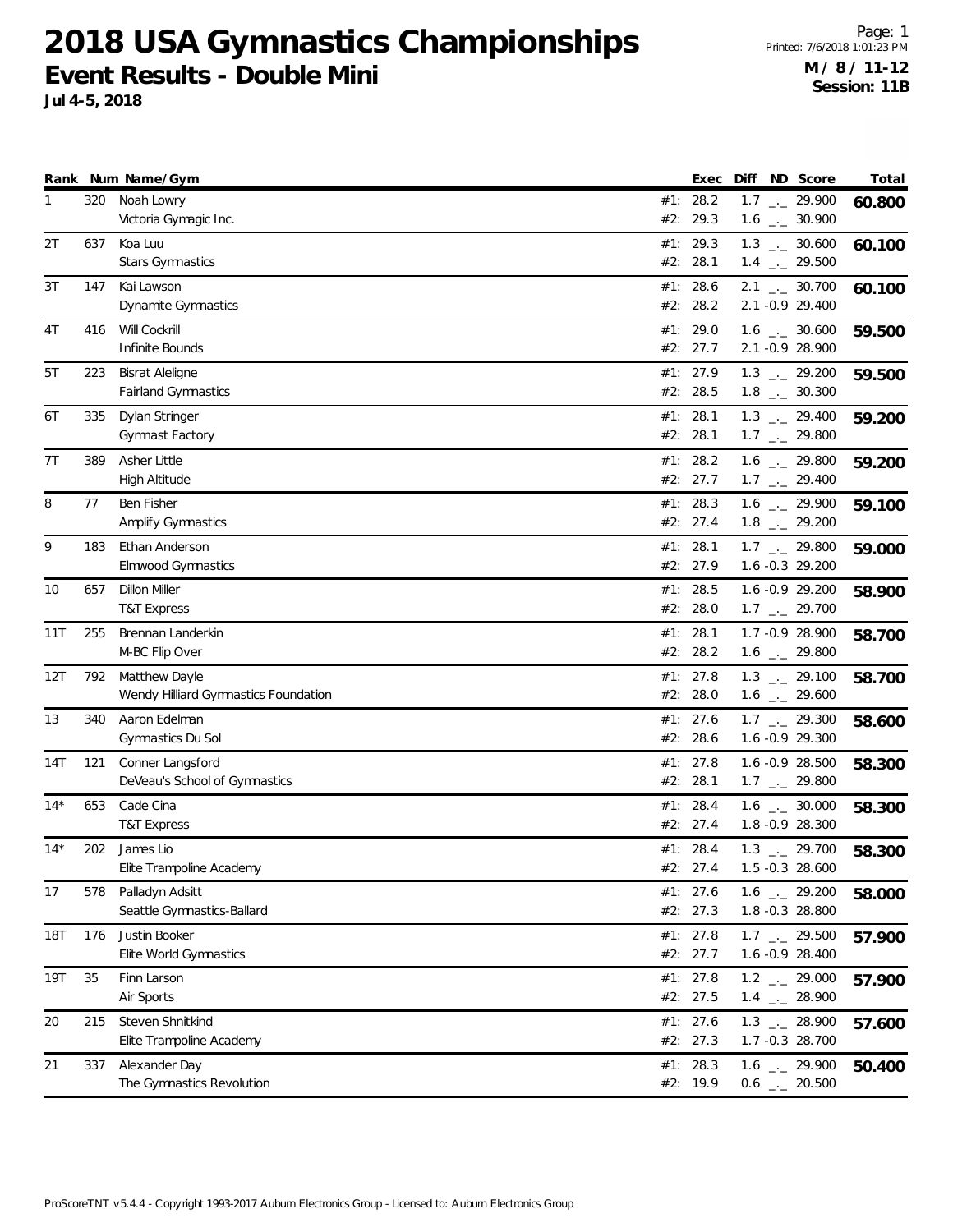**Jul 4-5, 2018**

|                |     | Rank Num Name/Gym                               |            | E <sub>1</sub><br>E <sub>2</sub>                                      | E3                 | E4                                                                                                                                                                                                                                                                                                                                                                                                                                                                                                                                                                                                                                                                                                                                                                                           | E5              | Exec         | Diff ND Score                                                | Total  |
|----------------|-----|-------------------------------------------------|------------|-----------------------------------------------------------------------|--------------------|----------------------------------------------------------------------------------------------------------------------------------------------------------------------------------------------------------------------------------------------------------------------------------------------------------------------------------------------------------------------------------------------------------------------------------------------------------------------------------------------------------------------------------------------------------------------------------------------------------------------------------------------------------------------------------------------------------------------------------------------------------------------------------------------|-----------------|--------------|--------------------------------------------------------------|--------|
| $\mathbf{1}$   | 170 | <b>Grace Smith</b><br>Eagle Gymnastics TX       | #1:<br>#2: | 9.8<br>9.8<br>9.7 9.7 9.6                                             | 9.8                | $\frac{1}{2} \frac{1}{2} \frac{1}{2} \frac{1}{2} \frac{1}{2} \frac{1}{2} \frac{1}{2} \frac{1}{2} \frac{1}{2} \frac{1}{2} \frac{1}{2} \frac{1}{2} \frac{1}{2} \frac{1}{2} \frac{1}{2} \frac{1}{2} \frac{1}{2} \frac{1}{2} \frac{1}{2} \frac{1}{2} \frac{1}{2} \frac{1}{2} \frac{1}{2} \frac{1}{2} \frac{1}{2} \frac{1}{2} \frac{1}{2} \frac{1}{2} \frac{1}{2} \frac{1}{2} \frac{1}{2} \frac{$<br>ساحت الساحت                                                                                                                                                                                                                                                                                                                                                                                  |                 | 29.4<br>29.0 | $1.6$ $_{\leftarrow}$ 31.000<br>$1.8$ $_{\leftarrow}$ 30.800 | 61.800 |
| 2              | 424 | Charlotte Laycock<br><b>Integrity Athletics</b> | #1:<br>#2: | 9.5<br>9.8 9.8 9.9                                                    | 9.5 9.5            | $\frac{1}{2} \frac{1}{2} \frac{1}{2} \frac{1}{2} \frac{1}{2} \frac{1}{2} \frac{1}{2} \frac{1}{2} \frac{1}{2} \frac{1}{2} \frac{1}{2} \frac{1}{2} \frac{1}{2} \frac{1}{2} \frac{1}{2} \frac{1}{2} \frac{1}{2} \frac{1}{2} \frac{1}{2} \frac{1}{2} \frac{1}{2} \frac{1}{2} \frac{1}{2} \frac{1}{2} \frac{1}{2} \frac{1}{2} \frac{1}{2} \frac{1}{2} \frac{1}{2} \frac{1}{2} \frac{1}{2} \frac{$<br>$\rightarrow$ $\rightarrow$                                                                                                                                                                                                                                                                                                                                                                  | $\rightarrow -$ | 28.5<br>29.5 | $2.1$ $_{-1}$ 30.600<br>$1.6$ $_{\leftarrow}$ 31.100         | 61.700 |
| 3              | 542 | Sophia Egert<br>Park Avenue Gym                 | #1:<br>#2: | 9.4<br>9.4<br>9.6 9.6 9.5                                             | 9.3                | $\frac{1}{2} \frac{1}{2} \frac{1}{2} \frac{1}{2} \frac{1}{2} \frac{1}{2} \frac{1}{2} \frac{1}{2} \frac{1}{2} \frac{1}{2} \frac{1}{2} \frac{1}{2} \frac{1}{2} \frac{1}{2} \frac{1}{2} \frac{1}{2} \frac{1}{2} \frac{1}{2} \frac{1}{2} \frac{1}{2} \frac{1}{2} \frac{1}{2} \frac{1}{2} \frac{1}{2} \frac{1}{2} \frac{1}{2} \frac{1}{2} \frac{1}{2} \frac{1}{2} \frac{1}{2} \frac{1}{2} \frac{$                                                                                                                                                                                                                                                                                                                                                                                                 |                 | 28.1<br>28.7 | $2.7$ $_{\leftarrow}$ 30.800<br>$2.1$ $_{-}$ 30.800          | 61.600 |
| $\overline{4}$ | 447 | Emily Corbett<br>Legacy Elite                   | #1:<br>#2: | 9.6 9.6 9.7<br>9.5 9.5 9.6                                            |                    | $\frac{1}{2} \frac{1}{2} \frac{1}{2} \frac{1}{2} \frac{1}{2} \frac{1}{2} \frac{1}{2} \frac{1}{2} \frac{1}{2} \frac{1}{2} \frac{1}{2} \frac{1}{2} \frac{1}{2} \frac{1}{2} \frac{1}{2} \frac{1}{2} \frac{1}{2} \frac{1}{2} \frac{1}{2} \frac{1}{2} \frac{1}{2} \frac{1}{2} \frac{1}{2} \frac{1}{2} \frac{1}{2} \frac{1}{2} \frac{1}{2} \frac{1}{2} \frac{1}{2} \frac{1}{2} \frac{1}{2} \frac{$<br>$\frac{1}{2} \frac{1}{2} \frac{1}{2} \frac{1}{2} \frac{1}{2} \frac{1}{2} \frac{1}{2} \frac{1}{2} \frac{1}{2} \frac{1}{2} \frac{1}{2} \frac{1}{2} \frac{1}{2} \frac{1}{2} \frac{1}{2} \frac{1}{2} \frac{1}{2} \frac{1}{2} \frac{1}{2} \frac{1}{2} \frac{1}{2} \frac{1}{2} \frac{1}{2} \frac{1}{2} \frac{1}{2} \frac{1}{2} \frac{1}{2} \frac{1}{2} \frac{1}{2} \frac{1}{2} \frac{1}{2} \frac{$ |                 | 28.9<br>28.6 | $2.2$ $_{-}$ 31.100<br>2.1 -0.3 30.400                       | 61.500 |
| 5              | 22  | Francesca Mathurin<br>Acrotex                   | #1:<br>#2: | 9.7 9.7 9.8<br>9.6 9.7 9.6 $  -$                                      |                    | $\frac{1}{2} \frac{1}{2} \frac{1}{2} \frac{1}{2} \frac{1}{2} \frac{1}{2} \frac{1}{2} \frac{1}{2} \frac{1}{2} \frac{1}{2} \frac{1}{2} \frac{1}{2} \frac{1}{2} \frac{1}{2} \frac{1}{2} \frac{1}{2} \frac{1}{2} \frac{1}{2} \frac{1}{2} \frac{1}{2} \frac{1}{2} \frac{1}{2} \frac{1}{2} \frac{1}{2} \frac{1}{2} \frac{1}{2} \frac{1}{2} \frac{1}{2} \frac{1}{2} \frac{1}{2} \frac{1}{2} \frac{$                                                                                                                                                                                                                                                                                                                                                                                                 |                 | 29.2<br>28.9 | $1.6$ $_{\leftarrow}$ 30.800<br>$1.7$ $_{\leftarrow}$ 30.600 | 61.400 |
| 6T             | 249 | Adesuwa Igbinigie<br>Flip Force NC              | #1:        | 9.6<br>#2: 9.8 9.9 9.7                                                | 9.6 9.6            | $\label{eq:2.1} \begin{array}{ll} \mathcal{L}_{\text{max}} & \mathcal{L}_{\text{max}} \end{array}$<br>$\frac{1}{2} \frac{1}{2} \frac{1}{2} \frac{1}{2} \frac{1}{2} \frac{1}{2} \frac{1}{2} \frac{1}{2} \frac{1}{2} \frac{1}{2} \frac{1}{2} \frac{1}{2} \frac{1}{2} \frac{1}{2} \frac{1}{2} \frac{1}{2} \frac{1}{2} \frac{1}{2} \frac{1}{2} \frac{1}{2} \frac{1}{2} \frac{1}{2} \frac{1}{2} \frac{1}{2} \frac{1}{2} \frac{1}{2} \frac{1}{2} \frac{1}{2} \frac{1}{2} \frac{1}{2} \frac{1}{2} \frac{$                                                                                                                                                                                                                                                                                           |                 | 28.8<br>29.4 | $1.7$ $_{\leftarrow}$ 30.500<br>$1.3$ $_{\leftarrow}$ 30.700 | 61.200 |
| 7T             | 623 | Sage Duggin<br>Sonshine Gymnastics              | #1:<br>#2: | 9.6 9.6 9.7 $\frac{1}{2}$ $\frac{1}{2}$<br>9.6 9.6 9.7                |                    | ساحت التناجية                                                                                                                                                                                                                                                                                                                                                                                                                                                                                                                                                                                                                                                                                                                                                                                |                 | 28.9<br>28.9 | $1.6$ $_{\leftarrow}$ 30.500<br>$1.8$ $_{-}$ 30.700          | 61.200 |
| 8              | 31  | Hannah Tidwell<br>Air Extreme                   | #1:<br>#2: | 9.5<br>$9.7$ $9.7$ $9.7$                                              | 9.6 9.6            | $\frac{1}{2} \frac{1}{2} \frac{1}{2} \frac{1}{2} \frac{1}{2} \frac{1}{2} \frac{1}{2} \frac{1}{2} \frac{1}{2} \frac{1}{2} \frac{1}{2} \frac{1}{2} \frac{1}{2} \frac{1}{2} \frac{1}{2} \frac{1}{2} \frac{1}{2} \frac{1}{2} \frac{1}{2} \frac{1}{2} \frac{1}{2} \frac{1}{2} \frac{1}{2} \frac{1}{2} \frac{1}{2} \frac{1}{2} \frac{1}{2} \frac{1}{2} \frac{1}{2} \frac{1}{2} \frac{1}{2} \frac{$<br>$\frac{1}{2} \frac{1}{2} \frac{1}{2} \frac{1}{2} \frac{1}{2} \frac{1}{2} \frac{1}{2} \frac{1}{2} \frac{1}{2} \frac{1}{2} \frac{1}{2} \frac{1}{2} \frac{1}{2} \frac{1}{2} \frac{1}{2} \frac{1}{2} \frac{1}{2} \frac{1}{2} \frac{1}{2} \frac{1}{2} \frac{1}{2} \frac{1}{2} \frac{1}{2} \frac{1}{2} \frac{1}{2} \frac{1}{2} \frac{1}{2} \frac{1}{2} \frac{1}{2} \frac{1}{2} \frac{1}{2} \frac{$ |                 | 28.7<br>29.1 | $1.7$ $_{\leftarrow}$ 30.400<br>$1.6$ _ 30.700               | 61.100 |
| 9              | 567 | Sydney Keil<br>Queen City                       | #1:        | 9.6<br>#2: 9.6 9.6 9.6 $ -$                                           | 9.6 9.5            |                                                                                                                                                                                                                                                                                                                                                                                                                                                                                                                                                                                                                                                                                                                                                                                              |                 | 28.7<br>28.8 | $1.6$ $_{\leftarrow}$ 30.300<br>$1.8$ $_{--}$ 30.600         | 60.900 |
| 10T            | 676 | Sophia Johnson<br>Team Legacy                   | #1:<br>#2: | 9.8<br>9.5 9.4 9.6 $-$ - -                                            | 9.8 9.8            | $\frac{1}{2} \frac{1}{2} \frac{1}{2} \frac{1}{2} \frac{1}{2} \frac{1}{2} \frac{1}{2} \frac{1}{2} \frac{1}{2} \frac{1}{2} \frac{1}{2} \frac{1}{2} \frac{1}{2} \frac{1}{2} \frac{1}{2} \frac{1}{2} \frac{1}{2} \frac{1}{2} \frac{1}{2} \frac{1}{2} \frac{1}{2} \frac{1}{2} \frac{1}{2} \frac{1}{2} \frac{1}{2} \frac{1}{2} \frac{1}{2} \frac{1}{2} \frac{1}{2} \frac{1}{2} \frac{1}{2} \frac{$                                                                                                                                                                                                                                                                                                                                                                                                 |                 | 29.4<br>28.5 | $1.3$ $_{\leftarrow}$ 30.700<br>$1.6$ $_{\leftarrow}$ 30.100 | 60.800 |
| 11T            | 466 | Megan Miori<br>Manning Gymnastics               | #1:<br>#2: | 9.6<br>9.6<br>9.5 9.6 9.7                                             | 9.5                | $\frac{1}{2} \frac{1}{2} \frac{1}{2} \frac{1}{2} \frac{1}{2} \frac{1}{2} \frac{1}{2} \frac{1}{2} \frac{1}{2} \frac{1}{2} \frac{1}{2} \frac{1}{2} \frac{1}{2} \frac{1}{2} \frac{1}{2} \frac{1}{2} \frac{1}{2} \frac{1}{2} \frac{1}{2} \frac{1}{2} \frac{1}{2} \frac{1}{2} \frac{1}{2} \frac{1}{2} \frac{1}{2} \frac{1}{2} \frac{1}{2} \frac{1}{2} \frac{1}{2} \frac{1}{2} \frac{1}{2} \frac{$<br>$\frac{1}{2} \frac{1}{2} \frac{1}{2} \frac{1}{2} \frac{1}{2} \frac{1}{2} \frac{1}{2} \frac{1}{2} \frac{1}{2} \frac{1}{2} \frac{1}{2} \frac{1}{2} \frac{1}{2} \frac{1}{2} \frac{1}{2} \frac{1}{2} \frac{1}{2} \frac{1}{2} \frac{1}{2} \frac{1}{2} \frac{1}{2} \frac{1}{2} \frac{1}{2} \frac{1}{2} \frac{1}{2} \frac{1}{2} \frac{1}{2} \frac{1}{2} \frac{1}{2} \frac{1}{2} \frac{1}{2} \frac{$ |                 | 28.7<br>28.8 | $1.6$ $_{\leftarrow}$ 30.300<br>$1.7$ $_{\leftarrow}$ 30.500 | 60.800 |
| 12T            | 155 | Sadie Bridge<br>Eagle Gymnastics TX             | #1:<br>#2: | 9.6<br>9.6<br>9.5 9.5 9.5                                             | 9.7                | $\frac{1}{2} \frac{1}{2} \frac{1}{2} \frac{1}{2} \frac{1}{2} \frac{1}{2} \frac{1}{2} \frac{1}{2} \frac{1}{2} \frac{1}{2} \frac{1}{2} \frac{1}{2} \frac{1}{2} \frac{1}{2} \frac{1}{2} \frac{1}{2} \frac{1}{2} \frac{1}{2} \frac{1}{2} \frac{1}{2} \frac{1}{2} \frac{1}{2} \frac{1}{2} \frac{1}{2} \frac{1}{2} \frac{1}{2} \frac{1}{2} \frac{1}{2} \frac{1}{2} \frac{1}{2} \frac{1}{2} \frac{$                                                                                                                                                                                                                                                                                                                                                                                                 |                 | 28.9<br>28.5 | $1.6$ $_{\leftarrow}$ 30.500<br>$1.8$ $_{\leftarrow}$ 30.300 | 60.800 |
| 13             | 701 | Gracie McMahan<br><b>TFS</b>                    | #1:<br>#2: | 9.8<br>9.4 9.4 9.4 $ -$                                               | 9.7 9.7            | $\frac{1}{2} \frac{1}{2} \frac{1}{2} \frac{1}{2} \frac{1}{2} \frac{1}{2} \frac{1}{2} \frac{1}{2} \frac{1}{2} \frac{1}{2} \frac{1}{2} \frac{1}{2} \frac{1}{2} \frac{1}{2} \frac{1}{2} \frac{1}{2} \frac{1}{2} \frac{1}{2} \frac{1}{2} \frac{1}{2} \frac{1}{2} \frac{1}{2} \frac{1}{2} \frac{1}{2} \frac{1}{2} \frac{1}{2} \frac{1}{2} \frac{1}{2} \frac{1}{2} \frac{1}{2} \frac{1}{2} \frac{$                                                                                                                                                                                                                                                                                                                                                                                                 |                 | 29.2<br>28.2 | $1.6$ $_{\leftarrow}$ 30.800<br>$1.7$ $_{\leftarrow}$ 29.900 | 60.700 |
| 14T            | 27  | Nevaeh McDougal<br>Air Extreme                  | #1:<br>#2: | 9.4<br>$9.7$ $9.7$ $9.6$                                              |                    | 9.5 9.4 $ -$<br>ساحت التنجير                                                                                                                                                                                                                                                                                                                                                                                                                                                                                                                                                                                                                                                                                                                                                                 |                 | 28.3<br>29.0 | $1.7$ $_{\leftarrow}$ 30.000<br>$1.6$ $_{\leftarrow}$ 30.600 | 60.600 |
| 15T            | 400 | Sienna Barbarisi<br>Indigo                      | #1:<br>#2: | 9.6<br>9.6<br>9.4 9.5 9.4                                             | 9.7                | $\frac{1}{2} \frac{1}{2} \frac{1}{2} \frac{1}{2} \frac{1}{2} \frac{1}{2} \frac{1}{2} \frac{1}{2} \frac{1}{2} \frac{1}{2} \frac{1}{2} \frac{1}{2} \frac{1}{2} \frac{1}{2} \frac{1}{2} \frac{1}{2} \frac{1}{2} \frac{1}{2} \frac{1}{2} \frac{1}{2} \frac{1}{2} \frac{1}{2} \frac{1}{2} \frac{1}{2} \frac{1}{2} \frac{1}{2} \frac{1}{2} \frac{1}{2} \frac{1}{2} \frac{1}{2} \frac{1}{2} \frac{$<br>$\frac{1}{2} \frac{1}{2} \frac{1}{2} \frac{1}{2} \frac{1}{2} \frac{1}{2} \frac{1}{2} \frac{1}{2} \frac{1}{2} \frac{1}{2} \frac{1}{2} \frac{1}{2} \frac{1}{2} \frac{1}{2} \frac{1}{2} \frac{1}{2} \frac{1}{2} \frac{1}{2} \frac{1}{2} \frac{1}{2} \frac{1}{2} \frac{1}{2} \frac{1}{2} \frac{1}{2} \frac{1}{2} \frac{1}{2} \frac{1}{2} \frac{1}{2} \frac{1}{2} \frac{1}{2} \frac{1}{2} \frac{$ |                 | 28.9<br>28.3 | $1.6$ $_{\leftarrow}$ 30.500<br>$1.8$ $_{-}$ 30.100          | 60.600 |
| 16             | 798 | Linda Chen<br>World Elite                       | #1:<br>#2: | 9.7 9.7 9.6 $ -$<br>9.4                                               |                    | 9.4 9.4 $-$                                                                                                                                                                                                                                                                                                                                                                                                                                                                                                                                                                                                                                                                                                                                                                                  |                 | 29.0<br>28.2 | $1.6$ $_{\leftarrow}$ 30.600<br>$1.7$ $_{\leftarrow}$ 29.900 | 60.500 |
| 17T            | 23  | Amber McMillin<br>Acrotex                       |            | #1: 9.6 9.5 9.4 $ -$<br>#2: 9.6 9.7 9.6 $\frac{1}{2}$ - $\frac{1}{2}$ |                    |                                                                                                                                                                                                                                                                                                                                                                                                                                                                                                                                                                                                                                                                                                                                                                                              |                 | 28.5<br>28.9 | 2.2 - 0.9 29.800<br>$1.7$ $_{\leftarrow}$ 30.600             | 60.400 |
| 18T            | 765 | Ashtyn Quijada<br>Upsidedowners                 | #1:<br>#2: | 9.4 9.4 9.3<br>9.5 9.5 9.3                                            |                    | $\Box\cdot\Box\cdot\Box\cdot\Box\cdot\Box$<br>$-1$                                                                                                                                                                                                                                                                                                                                                                                                                                                                                                                                                                                                                                                                                                                                           | $-1$            | 28.1<br>28.3 | $2.1$ $_{\leftarrow}$ 30.200<br>2.2 -0.3 30.200              | 60.400 |
| 19T            | 250 | Sierra Lebrecht<br>Flip Force NC                | #1:<br>#2: | 9.5<br>9.5<br>9.7 9.6 9.7                                             | 9.6                | $\frac{1}{2} \frac{1}{2} \frac{1}{2} \frac{1}{2} \frac{1}{2} \frac{1}{2} \frac{1}{2} \frac{1}{2} \frac{1}{2} \frac{1}{2} \frac{1}{2} \frac{1}{2} \frac{1}{2} \frac{1}{2} \frac{1}{2} \frac{1}{2} \frac{1}{2} \frac{1}{2} \frac{1}{2} \frac{1}{2} \frac{1}{2} \frac{1}{2} \frac{1}{2} \frac{1}{2} \frac{1}{2} \frac{1}{2} \frac{1}{2} \frac{1}{2} \frac{1}{2} \frac{1}{2} \frac{1}{2} \frac{$<br>$\frac{1}{2} \frac{1}{2} \frac{1}{2} \frac{1}{2} \frac{1}{2} \frac{1}{2} \frac{1}{2} \frac{1}{2} \frac{1}{2} \frac{1}{2} \frac{1}{2} \frac{1}{2} \frac{1}{2} \frac{1}{2} \frac{1}{2} \frac{1}{2} \frac{1}{2} \frac{1}{2} \frac{1}{2} \frac{1}{2} \frac{1}{2} \frac{1}{2} \frac{1}{2} \frac{1}{2} \frac{1}{2} \frac{1}{2} \frac{1}{2} \frac{1}{2} \frac{1}{2} \frac{1}{2} \frac{1}{2} \frac{$ |                 | 28.6<br>29.0 | 1.7 -0.3 30.000<br>$1.3$ $_{-}$ 30.300                       | 60.300 |
| 20T            | 351 | Rylie McCulloch<br><b>Gypsy Flyers</b>          | #1:<br>#2: | 9.6<br>9.4                                                            | 9.6 9.6<br>9.4 9.4 | $\frac{1}{2} \frac{1}{2} \frac{1}{2} \frac{1}{2} \frac{1}{2} \frac{1}{2} \frac{1}{2} \frac{1}{2} \frac{1}{2} \frac{1}{2} \frac{1}{2} \frac{1}{2} \frac{1}{2} \frac{1}{2} \frac{1}{2} \frac{1}{2} \frac{1}{2} \frac{1}{2} \frac{1}{2} \frac{1}{2} \frac{1}{2} \frac{1}{2} \frac{1}{2} \frac{1}{2} \frac{1}{2} \frac{1}{2} \frac{1}{2} \frac{1}{2} \frac{1}{2} \frac{1}{2} \frac{1}{2} \frac{$                                                                                                                                                                                                                                                                                                                                                                                                 |                 | 28.8<br>28.2 | $2.1$ $_{-}$ 30.900<br>2.1 -0.9 29.400                       | 60.300 |
| 21T            | 128 | Sarah Fila<br>Dulles Gymnastics                 | #1:<br>#2: | $9.7$ $9.7$ $9.6$<br>9.4 9.3 9.3                                      |                    | $\frac{1}{2} \frac{1}{2} \frac{1}{2} \frac{1}{2} \frac{1}{2} \frac{1}{2} \frac{1}{2} \frac{1}{2} \frac{1}{2} \frac{1}{2} \frac{1}{2} \frac{1}{2} \frac{1}{2} \frac{1}{2} \frac{1}{2} \frac{1}{2} \frac{1}{2} \frac{1}{2} \frac{1}{2} \frac{1}{2} \frac{1}{2} \frac{1}{2} \frac{1}{2} \frac{1}{2} \frac{1}{2} \frac{1}{2} \frac{1}{2} \frac{1}{2} \frac{1}{2} \frac{1}{2} \frac{1}{2} \frac{$<br>$\frac{1}{2} \frac{1}{2} \frac{1}{2} \frac{1}{2} \frac{1}{2} \frac{1}{2} \frac{1}{2} \frac{1}{2} \frac{1}{2} \frac{1}{2} \frac{1}{2} \frac{1}{2} \frac{1}{2} \frac{1}{2} \frac{1}{2} \frac{1}{2} \frac{1}{2} \frac{1}{2} \frac{1}{2} \frac{1}{2} \frac{1}{2} \frac{1}{2} \frac{1}{2} \frac{1}{2} \frac{1}{2} \frac{1}{2} \frac{1}{2} \frac{1}{2} \frac{1}{2} \frac{1}{2} \frac{1}{2} \frac{$ |                 | 29.0<br>28.0 | $1.6$ $_{\leftarrow}$ 30.600<br>$1.7$ $_{\leftarrow}$ 29.700 | 60.300 |
| 22T            | 452 | Ivy Allen<br>Let It Shine                       | #1:<br>#2: | 9.3<br>9.4<br>9.6 9.6 9.6                                             | 9.4                | $\Box\cdot\Box\cdot\Box\cdot\Box\cdot\Box$<br>$\frac{1}{2} \frac{1}{2} \frac{1}{2} \frac{1}{2} \frac{1}{2} \frac{1}{2} \frac{1}{2} \frac{1}{2} \frac{1}{2} \frac{1}{2} \frac{1}{2} \frac{1}{2} \frac{1}{2} \frac{1}{2} \frac{1}{2} \frac{1}{2} \frac{1}{2} \frac{1}{2} \frac{1}{2} \frac{1}{2} \frac{1}{2} \frac{1}{2} \frac{1}{2} \frac{1}{2} \frac{1}{2} \frac{1}{2} \frac{1}{2} \frac{1}{2} \frac{1}{2} \frac{1}{2} \frac{1}{2} \frac{$                                                                                                                                                                                                                                                                                                                                                   |                 | 28.1<br>28.8 | $1.6$ $_{-}$ 29.700<br>$1.8$ $_{-}$ 30.600                   | 60.300 |
| 23T            | 693 | Emily Williamson<br><b>TEG</b>                  | #1:<br>#2: | 9.6 9.5 9.6<br>9.5 9.5 9.5 $ -$                                       |                    |                                                                                                                                                                                                                                                                                                                                                                                                                                                                                                                                                                                                                                                                                                                                                                                              |                 | 28.7<br>28.5 | 1.8 0.0 30.500<br>2.1 - 0.9 29.700                           | 60.200 |

ProScoreTNT v5.4.4 - Copyright 1993-2017 Auburn Electronics Group - Licensed to: Auburn Electronics Group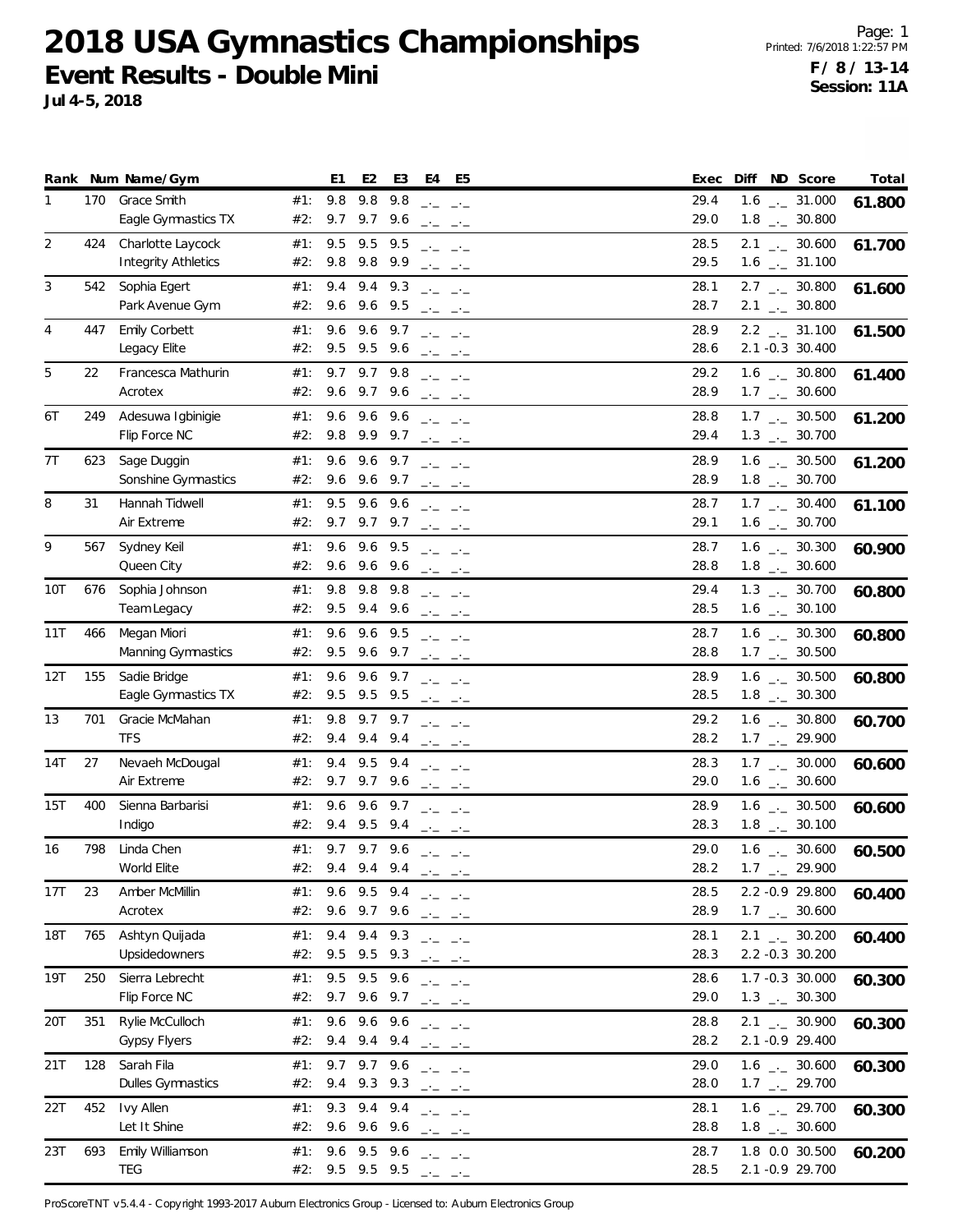**Jul 4-5, 2018**

|       |     | Rank Num Name/Gym                             |            | E1         | E <sub>2</sub>     | E3                                | E4                                                                                                                                                                                                                                                                                                                                                                                                                                                                   | E5                                                                                                                                                                                                                                                                                                                                                                                                                                                                                                                                                                                                                                                                                                                                                                                           | ND Score<br>Diff<br>Exec                                                     | Total  |
|-------|-----|-----------------------------------------------|------------|------------|--------------------|-----------------------------------|----------------------------------------------------------------------------------------------------------------------------------------------------------------------------------------------------------------------------------------------------------------------------------------------------------------------------------------------------------------------------------------------------------------------------------------------------------------------|----------------------------------------------------------------------------------------------------------------------------------------------------------------------------------------------------------------------------------------------------------------------------------------------------------------------------------------------------------------------------------------------------------------------------------------------------------------------------------------------------------------------------------------------------------------------------------------------------------------------------------------------------------------------------------------------------------------------------------------------------------------------------------------------|------------------------------------------------------------------------------|--------|
| 24T   | 382 | Presley Peterson<br>Head Over Heels UT        | #1:<br>#2: | 9.5<br>9.5 | 9.4<br>9.5         | 9.3<br>9.6                        |                                                                                                                                                                                                                                                                                                                                                                                                                                                                      | ساحت التناجية                                                                                                                                                                                                                                                                                                                                                                                                                                                                                                                                                                                                                                                                                                                                                                                | 28.2<br>2.2 -0.9 29.500<br>28.6<br>$2.1$ $_{\leftarrow}$ 30.700              | 60.200 |
| 25T   | 449 | Adison Savage<br>Legacy Elite                 | #1:<br>#2: | 9.6<br>9.5 |                    | $9.7$ $9.7$<br>9.6 9.5            | $-1$<br>$-1$                                                                                                                                                                                                                                                                                                                                                                                                                                                         | $ -$<br>$-1$                                                                                                                                                                                                                                                                                                                                                                                                                                                                                                                                                                                                                                                                                                                                                                                 | 29.0<br>$1.8$ $_{\leftarrow}$ 30.800<br>28.6<br>1.6 -0.9 29.300              | 60.100 |
| 26T   | 695 | Maysun Whittle<br><b>Texas Twisters</b>       | #1:<br>#2: | 9.6<br>9.4 | 9.6                | 9.6<br>9.4 9.5                    |                                                                                                                                                                                                                                                                                                                                                                                                                                                                      | $\frac{1}{2} \frac{1}{2} \frac{1}{2} \frac{1}{2} \frac{1}{2} \frac{1}{2} \frac{1}{2} \frac{1}{2} \frac{1}{2} \frac{1}{2} \frac{1}{2} \frac{1}{2} \frac{1}{2} \frac{1}{2} \frac{1}{2} \frac{1}{2} \frac{1}{2} \frac{1}{2} \frac{1}{2} \frac{1}{2} \frac{1}{2} \frac{1}{2} \frac{1}{2} \frac{1}{2} \frac{1}{2} \frac{1}{2} \frac{1}{2} \frac{1}{2} \frac{1}{2} \frac{1}{2} \frac{1}{2} \frac{$<br>$\frac{1}{2} \frac{1}{2} \frac{1}{2} \frac{1}{2} \frac{1}{2} \frac{1}{2} \frac{1}{2} \frac{1}{2} \frac{1}{2} \frac{1}{2} \frac{1}{2} \frac{1}{2} \frac{1}{2} \frac{1}{2} \frac{1}{2} \frac{1}{2} \frac{1}{2} \frac{1}{2} \frac{1}{2} \frac{1}{2} \frac{1}{2} \frac{1}{2} \frac{1}{2} \frac{1}{2} \frac{1}{2} \frac{1}{2} \frac{1}{2} \frac{1}{2} \frac{1}{2} \frac{1}{2} \frac{1}{2} \frac{$ | $1.6$ _ $-30.400$<br>28.8<br>28.3<br>1.7 -0.3 29.700                         | 60.100 |
| 27T   | 629 | Lindsay Gewirtz<br>Springtime T&T             | #1:<br>#2: | 9.5<br>9.4 | 9.4<br>9.5         | 9.4<br>9.5                        |                                                                                                                                                                                                                                                                                                                                                                                                                                                                      | ساحت الساحب<br>$\frac{1}{2} \frac{1}{2} \frac{1}{2} \frac{1}{2} \frac{1}{2} \frac{1}{2} \frac{1}{2} \frac{1}{2} \frac{1}{2} \frac{1}{2} \frac{1}{2} \frac{1}{2} \frac{1}{2} \frac{1}{2} \frac{1}{2} \frac{1}{2} \frac{1}{2} \frac{1}{2} \frac{1}{2} \frac{1}{2} \frac{1}{2} \frac{1}{2} \frac{1}{2} \frac{1}{2} \frac{1}{2} \frac{1}{2} \frac{1}{2} \frac{1}{2} \frac{1}{2} \frac{1}{2} \frac{1}{2} \frac{$                                                                                                                                                                                                                                                                                                                                                                                  | 28.3<br>$1.6$ $_{-1}$ 29.900<br>28.4<br>$1.7$ $_{\leftarrow}$ 30.100         | 60.000 |
| 28T   | 463 | <b>Emily Clifton</b><br>Manning Gymnastics    | #1:<br>#2: | 9.6        | 9.5<br>9.2 9.2 9.2 | 9.6                               |                                                                                                                                                                                                                                                                                                                                                                                                                                                                      | $\frac{1}{2} \frac{1}{2} \frac{1}{2} \frac{1}{2} \frac{1}{2} \frac{1}{2} \frac{1}{2} \frac{1}{2} \frac{1}{2} \frac{1}{2} \frac{1}{2} \frac{1}{2} \frac{1}{2} \frac{1}{2} \frac{1}{2} \frac{1}{2} \frac{1}{2} \frac{1}{2} \frac{1}{2} \frac{1}{2} \frac{1}{2} \frac{1}{2} \frac{1}{2} \frac{1}{2} \frac{1}{2} \frac{1}{2} \frac{1}{2} \frac{1}{2} \frac{1}{2} \frac{1}{2} \frac{1}{2} \frac{$<br>$\frac{1}{2} \frac{1}{2} \frac{1}{2} \frac{1}{2} \frac{1}{2} \frac{1}{2} \frac{1}{2} \frac{1}{2} \frac{1}{2} \frac{1}{2} \frac{1}{2} \frac{1}{2} \frac{1}{2} \frac{1}{2} \frac{1}{2} \frac{1}{2} \frac{1}{2} \frac{1}{2} \frac{1}{2} \frac{1}{2} \frac{1}{2} \frac{1}{2} \frac{1}{2} \frac{1}{2} \frac{1}{2} \frac{1}{2} \frac{1}{2} \frac{1}{2} \frac{1}{2} \frac{1}{2} \frac{1}{2} \frac{$ | 28.7<br>$1.6$ _ $-30.300$<br>27.6<br>$2.1$ $_{-}$ 29.700                     | 60.000 |
| 29    | 136 | Ainslee Ridout<br>Dynamic Gymnastics          | #1:<br>#2: | 9.5        | 9.5<br>9.7 9.7 9.6 | 9.4                               | $\label{eq:1} \frac{1}{2} \left( \frac{1}{2} \frac{1}{2} \right) \left( \frac{1}{2} \right) \left( \frac{1}{2} \right) \left( \frac{1}{2} \right) \left( \frac{1}{2} \right) \left( \frac{1}{2} \right) \left( \frac{1}{2} \right) \left( \frac{1}{2} \right) \left( \frac{1}{2} \right) \left( \frac{1}{2} \right) \left( \frac{1}{2} \right) \left( \frac{1}{2} \right) \left( \frac{1}{2} \right) \left( \frac{1}{2} \right) \left( \frac{1}{2} \right) \left( \$ | $\frac{1}{2} \frac{1}{2} \frac{1}{2} \frac{1}{2} \frac{1}{2} \frac{1}{2} \frac{1}{2} \frac{1}{2} \frac{1}{2} \frac{1}{2} \frac{1}{2} \frac{1}{2} \frac{1}{2} \frac{1}{2} \frac{1}{2} \frac{1}{2} \frac{1}{2} \frac{1}{2} \frac{1}{2} \frac{1}{2} \frac{1}{2} \frac{1}{2} \frac{1}{2} \frac{1}{2} \frac{1}{2} \frac{1}{2} \frac{1}{2} \frac{1}{2} \frac{1}{2} \frac{1}{2} \frac{1}{2} \frac{$                                                                                                                                                                                                                                                                                                                                                                                                 | $1.8$ $_{-}$ 30.200<br>28.4<br>29.0<br>1.6 -0.9 29.700                       | 59.900 |
| 30    | 448 | Cortlin Cox<br>Legacy Elite                   | #1:<br>#2: | 9.7<br>9.6 | 9.6                | 9.6<br>$9.6$ $9.7$                |                                                                                                                                                                                                                                                                                                                                                                                                                                                                      | $\frac{1}{2} \frac{1}{2} \frac{1}{2} \frac{1}{2} \frac{1}{2} \frac{1}{2} \frac{1}{2} \frac{1}{2} \frac{1}{2} \frac{1}{2} \frac{1}{2} \frac{1}{2} \frac{1}{2} \frac{1}{2} \frac{1}{2} \frac{1}{2} \frac{1}{2} \frac{1}{2} \frac{1}{2} \frac{1}{2} \frac{1}{2} \frac{1}{2} \frac{1}{2} \frac{1}{2} \frac{1}{2} \frac{1}{2} \frac{1}{2} \frac{1}{2} \frac{1}{2} \frac{1}{2} \frac{1}{2} \frac{$<br>$\frac{1}{2} \frac{1}{2} \frac{1}{2} \frac{1}{2} \frac{1}{2} \frac{1}{2} \frac{1}{2} \frac{1}{2} \frac{1}{2} \frac{1}{2} \frac{1}{2} \frac{1}{2} \frac{1}{2} \frac{1}{2} \frac{1}{2} \frac{1}{2} \frac{1}{2} \frac{1}{2} \frac{1}{2} \frac{1}{2} \frac{1}{2} \frac{1}{2} \frac{1}{2} \frac{1}{2} \frac{1}{2} \frac{1}{2} \frac{1}{2} \frac{1}{2} \frac{1}{2} \frac{1}{2} \frac{1}{2} \frac{$ | 28.9<br>$1.3$ $_{\leftarrow}$ 30.200<br>28.9<br>1.6 -0.9 29.600              | 59.800 |
| 31    | 157 | Shelby Cannon<br>Eagle Gymnastics TX          | #1:<br>#2: | 9.6<br>9.5 | 9.5<br>9.5 9.5     | 9.5                               |                                                                                                                                                                                                                                                                                                                                                                                                                                                                      | $\frac{1}{2} \frac{1}{2} \frac{1}{2} \frac{1}{2} \frac{1}{2} \frac{1}{2} \frac{1}{2} \frac{1}{2} \frac{1}{2} \frac{1}{2} \frac{1}{2} \frac{1}{2} \frac{1}{2} \frac{1}{2} \frac{1}{2} \frac{1}{2} \frac{1}{2} \frac{1}{2} \frac{1}{2} \frac{1}{2} \frac{1}{2} \frac{1}{2} \frac{1}{2} \frac{1}{2} \frac{1}{2} \frac{1}{2} \frac{1}{2} \frac{1}{2} \frac{1}{2} \frac{1}{2} \frac{1}{2} \frac{$<br>$\frac{1}{2} \frac{1}{2} \frac{1}{2} \frac{1}{2} \frac{1}{2} \frac{1}{2} \frac{1}{2} \frac{1}{2} \frac{1}{2} \frac{1}{2} \frac{1}{2} \frac{1}{2} \frac{1}{2} \frac{1}{2} \frac{1}{2} \frac{1}{2} \frac{1}{2} \frac{1}{2} \frac{1}{2} \frac{1}{2} \frac{1}{2} \frac{1}{2} \frac{1}{2} \frac{1}{2} \frac{1}{2} \frac{1}{2} \frac{1}{2} \frac{1}{2} \frac{1}{2} \frac{1}{2} \frac{1}{2} \frac{$ | 28.6<br>$1.6$ $_{\leftarrow}$ 30.200<br>28.5<br>1.8 - 0.9 29.400             | 59.600 |
| 32T   | 488 | Jule Doellman<br><b>MJM Studios</b>           | #1:<br>#2: | 9.6        |                    | 9.7 9.7<br>9.3 9.2 9.2 $ -$       |                                                                                                                                                                                                                                                                                                                                                                                                                                                                      | ساحت التناجية                                                                                                                                                                                                                                                                                                                                                                                                                                                                                                                                                                                                                                                                                                                                                                                | 29.0<br>$1.6$ _ $-30.600$<br>27.7<br>2.1 -0.9 28.900                         | 59.500 |
| 33T   | 313 | Angelica Soto<br><b>GKSC</b>                  | #1:<br>#2: | 9.3<br>9.4 |                    | $9.4$ $9.4$<br>$9.4$ $9.3$        |                                                                                                                                                                                                                                                                                                                                                                                                                                                                      | $\frac{1}{2} \frac{1}{2} \frac{1}{2} \frac{1}{2} \frac{1}{2} \frac{1}{2} \frac{1}{2} \frac{1}{2} \frac{1}{2} \frac{1}{2} \frac{1}{2} \frac{1}{2} \frac{1}{2} \frac{1}{2} \frac{1}{2} \frac{1}{2} \frac{1}{2} \frac{1}{2} \frac{1}{2} \frac{1}{2} \frac{1}{2} \frac{1}{2} \frac{1}{2} \frac{1}{2} \frac{1}{2} \frac{1}{2} \frac{1}{2} \frac{1}{2} \frac{1}{2} \frac{1}{2} \frac{1}{2} \frac{$<br>$\frac{1}{2} \frac{1}{2} \frac{1}{2} \frac{1}{2} \frac{1}{2} \frac{1}{2} \frac{1}{2} \frac{1}{2} \frac{1}{2} \frac{1}{2} \frac{1}{2} \frac{1}{2} \frac{1}{2} \frac{1}{2} \frac{1}{2} \frac{1}{2} \frac{1}{2} \frac{1}{2} \frac{1}{2} \frac{1}{2} \frac{1}{2} \frac{1}{2} \frac{1}{2} \frac{1}{2} \frac{1}{2} \frac{1}{2} \frac{1}{2} \frac{1}{2} \frac{1}{2} \frac{1}{2} \frac{1}{2} \frac{$ | 28.1<br>$1.7$ $_{\leftarrow}$ 29.800<br>28.1<br>$1.6$ $_{\leftarrow}$ 29.700 | 59.500 |
| 34T   | 722 | <b>Esther Desyatnik</b><br>Tornado Sport Club | #1:<br>#2: | 9.4<br>9.3 | 9.5                | 9.4<br>9.3 9.3                    |                                                                                                                                                                                                                                                                                                                                                                                                                                                                      | ساحت التناجية<br>$\frac{1}{2} \frac{1}{2} \frac{1}{2} \frac{1}{2} \frac{1}{2} \frac{1}{2} \frac{1}{2} \frac{1}{2} \frac{1}{2} \frac{1}{2} \frac{1}{2} \frac{1}{2} \frac{1}{2} \frac{1}{2} \frac{1}{2} \frac{1}{2} \frac{1}{2} \frac{1}{2} \frac{1}{2} \frac{1}{2} \frac{1}{2} \frac{1}{2} \frac{1}{2} \frac{1}{2} \frac{1}{2} \frac{1}{2} \frac{1}{2} \frac{1}{2} \frac{1}{2} \frac{1}{2} \frac{1}{2} \frac{$                                                                                                                                                                                                                                                                                                                                                                                | 28.3<br>$1.7$ $_{\leftarrow}$ 30.000<br>27.9<br>$1.6$ $_{\leftarrow}$ 29.500 | 59.500 |
| 35T   | 804 | Ava Haley<br>World Elite                      | #1:<br>#2: | 9.5<br>9.5 | 9.6                | 9.5<br>$9.5$ $9.4$ $ -$           |                                                                                                                                                                                                                                                                                                                                                                                                                                                                      | $\frac{1}{2} \frac{1}{2} \frac{1}{2} \frac{1}{2} \frac{1}{2} \frac{1}{2} \frac{1}{2} \frac{1}{2} \frac{1}{2} \frac{1}{2} \frac{1}{2} \frac{1}{2} \frac{1}{2} \frac{1}{2} \frac{1}{2} \frac{1}{2} \frac{1}{2} \frac{1}{2} \frac{1}{2} \frac{1}{2} \frac{1}{2} \frac{1}{2} \frac{1}{2} \frac{1}{2} \frac{1}{2} \frac{1}{2} \frac{1}{2} \frac{1}{2} \frac{1}{2} \frac{1}{2} \frac{1}{2} \frac{$                                                                                                                                                                                                                                                                                                                                                                                                 | $1.6$ _ $-30.200$<br>28.6<br>28.4<br>1.7 - 0.9 29.200                        | 59.400 |
| 36T   | 399 | Natalie Aguiar<br>Indigo                      | #1:<br>#2: | 9.7        |                    | 9.7 9.6<br>9.2 9.1 9.2 $ -$       |                                                                                                                                                                                                                                                                                                                                                                                                                                                                      | $\label{eq:2.1} \begin{array}{lllllllll} \begin{array}{lllllllllllllllll} \mathbb{Z} & \mathbb{Z} & \mathbb{Z} & \mathbb{Z} & \mathbb{Z} \end{array} \end{array}$                                                                                                                                                                                                                                                                                                                                                                                                                                                                                                                                                                                                                            | 29.0<br>$1.6$ $_{\leftarrow}$ 30.600<br>27.5<br>2.2 -0.9 28.800              | 59.400 |
| 37    | 63  | Brooklyn Bentley<br>All American              | #1:<br>#2: | 9.3<br>9.4 | 9.3                | 9.3<br>$9.4$ $9.3$                |                                                                                                                                                                                                                                                                                                                                                                                                                                                                      | $\frac{1}{2} \frac{1}{2} \frac{1}{2} \frac{1}{2} \frac{1}{2} \frac{1}{2} \frac{1}{2} \frac{1}{2} \frac{1}{2} \frac{1}{2} \frac{1}{2} \frac{1}{2} \frac{1}{2} \frac{1}{2} \frac{1}{2} \frac{1}{2} \frac{1}{2} \frac{1}{2} \frac{1}{2} \frac{1}{2} \frac{1}{2} \frac{1}{2} \frac{1}{2} \frac{1}{2} \frac{1}{2} \frac{1}{2} \frac{1}{2} \frac{1}{2} \frac{1}{2} \frac{1}{2} \frac{1}{2} \frac{$<br>$\frac{1}{2} \frac{1}{2} \frac{1}{2} \frac{1}{2} \frac{1}{2} \frac{1}{2} \frac{1}{2} \frac{1}{2} \frac{1}{2} \frac{1}{2} \frac{1}{2} \frac{1}{2} \frac{1}{2} \frac{1}{2} \frac{1}{2} \frac{1}{2} \frac{1}{2} \frac{1}{2} \frac{1}{2} \frac{1}{2} \frac{1}{2} \frac{1}{2} \frac{1}{2} \frac{1}{2} \frac{1}{2} \frac{1}{2} \frac{1}{2} \frac{1}{2} \frac{1}{2} \frac{1}{2} \frac{1}{2} \frac{$ | 27.9<br>$2.1$ $_{\leftarrow}$ 30.000<br>2.1 -0.9 29.300<br>28.1              | 59.300 |
| 38T   | 173 | Merit Walker<br>Eagle Gymnastics TX           | #1:<br>#2: | 9.8<br>9.4 | 9.8                | 9.7<br>9.5 9.4                    |                                                                                                                                                                                                                                                                                                                                                                                                                                                                      | $\frac{1}{2} \frac{1}{2} \frac{1}{2} \frac{1}{2} \frac{1}{2} \frac{1}{2} \frac{1}{2} \frac{1}{2} \frac{1}{2} \frac{1}{2} \frac{1}{2} \frac{1}{2} \frac{1}{2} \frac{1}{2} \frac{1}{2} \frac{1}{2} \frac{1}{2} \frac{1}{2} \frac{1}{2} \frac{1}{2} \frac{1}{2} \frac{1}{2} \frac{1}{2} \frac{1}{2} \frac{1}{2} \frac{1}{2} \frac{1}{2} \frac{1}{2} \frac{1}{2} \frac{1}{2} \frac{1}{2} \frac{$<br>$\frac{1}{2} \frac{1}{2} \frac{1}{2} \frac{1}{2} \frac{1}{2} \frac{1}{2} \frac{1}{2} \frac{1}{2} \frac{1}{2} \frac{1}{2} \frac{1}{2} \frac{1}{2} \frac{1}{2} \frac{1}{2} \frac{1}{2} \frac{1}{2} \frac{1}{2} \frac{1}{2} \frac{1}{2} \frac{1}{2} \frac{1}{2} \frac{1}{2} \frac{1}{2} \frac{1}{2} \frac{1}{2} \frac{1}{2} \frac{1}{2} \frac{1}{2} \frac{1}{2} \frac{1}{2} \frac{1}{2} \frac{$ | 29.3<br>1.3 -0.9 29.700<br>28.3<br>$1.2$ $_{\leftarrow}$ 29.500              | 59.200 |
| 39T   | 501 | Anna Katherine Spangler<br><b>MTGA</b>        | #1:<br>#2: | 9.3<br>9.7 | 9.3<br>9.6         | 9.4<br>9.5                        | コードー コードー                                                                                                                                                                                                                                                                                                                                                                                                                                                            | $\frac{1}{2} \frac{1}{2} \frac{1}{2} \frac{1}{2} \frac{1}{2} \frac{1}{2} \frac{1}{2} \frac{1}{2} \frac{1}{2} \frac{1}{2} \frac{1}{2} \frac{1}{2} \frac{1}{2} \frac{1}{2} \frac{1}{2} \frac{1}{2} \frac{1}{2} \frac{1}{2} \frac{1}{2} \frac{1}{2} \frac{1}{2} \frac{1}{2} \frac{1}{2} \frac{1}{2} \frac{1}{2} \frac{1}{2} \frac{1}{2} \frac{1}{2} \frac{1}{2} \frac{1}{2} \frac{1}{2} \frac{$                                                                                                                                                                                                                                                                                                                                                                                                 | 1.7 -0.9 28.800<br>28.0<br>28.8<br>$1.6$ _ $-30.400$                         | 59.200 |
| 40T   | 627 | Elisha Puckett<br>Sonshine Gymnastics         | #1:<br>#2: | 9.3        |                    | 9.5 9.6 9.6 $  -$<br>9.3 9.4 $ -$ |                                                                                                                                                                                                                                                                                                                                                                                                                                                                      |                                                                                                                                                                                                                                                                                                                                                                                                                                                                                                                                                                                                                                                                                                                                                                                              | 1.6 -0.9 29.400<br>28.7<br>28.0<br>$1.8$ $_{-}$ 29.800                       | 59.200 |
| $40*$ | 76  | Jessalyn Adams<br>Amplify Gymnastics          | #1:<br>#2: | 9.6<br>9.1 |                    | 9.6 9.6<br>9.1 9.2 $ -$           |                                                                                                                                                                                                                                                                                                                                                                                                                                                                      | $\frac{1}{2} \frac{1}{2} \frac{1}{2} \frac{1}{2} \frac{1}{2} \frac{1}{2} \frac{1}{2} \frac{1}{2} \frac{1}{2} \frac{1}{2} \frac{1}{2} \frac{1}{2} \frac{1}{2} \frac{1}{2} \frac{1}{2} \frac{1}{2} \frac{1}{2} \frac{1}{2} \frac{1}{2} \frac{1}{2} \frac{1}{2} \frac{1}{2} \frac{1}{2} \frac{1}{2} \frac{1}{2} \frac{1}{2} \frac{1}{2} \frac{1}{2} \frac{1}{2} \frac{1}{2} \frac{1}{2} \frac{$                                                                                                                                                                                                                                                                                                                                                                                                 | 28.8<br>$1.6$ $_{\leftarrow}$ 30.400<br>27.4<br>1.7 -0.3 28.800              | 59.200 |
| $40*$ | 200 | Danielle Ingle<br>ETA                         | #1:<br>#2: | 9.6<br>9.2 | 9.6<br>9.1         | 9.6<br>9.1                        |                                                                                                                                                                                                                                                                                                                                                                                                                                                                      | $\frac{1}{2} \frac{1}{2} \frac{1}{2} \frac{1}{2} \frac{1}{2} \frac{1}{2} \frac{1}{2} \frac{1}{2} \frac{1}{2} \frac{1}{2} \frac{1}{2} \frac{1}{2} \frac{1}{2} \frac{1}{2} \frac{1}{2} \frac{1}{2} \frac{1}{2} \frac{1}{2} \frac{1}{2} \frac{1}{2} \frac{1}{2} \frac{1}{2} \frac{1}{2} \frac{1}{2} \frac{1}{2} \frac{1}{2} \frac{1}{2} \frac{1}{2} \frac{1}{2} \frac{1}{2} \frac{1}{2} \frac{$<br>$\frac{1}{2} \frac{1}{2} \frac{1}{2} \frac{1}{2} \frac{1}{2} \frac{1}{2} \frac{1}{2} \frac{1}{2} \frac{1}{2} \frac{1}{2} \frac{1}{2} \frac{1}{2} \frac{1}{2} \frac{1}{2} \frac{1}{2} \frac{1}{2} \frac{1}{2} \frac{1}{2} \frac{1}{2} \frac{1}{2} \frac{1}{2} \frac{1}{2} \frac{1}{2} \frac{1}{2} \frac{1}{2} \frac{1}{2} \frac{1}{2} \frac{1}{2} \frac{1}{2} \frac{1}{2} \frac{1}{2} \frac{$ | 28.8<br>$1.3$ _._ 30.100<br>27.4<br>$1.7$ $_{\leftarrow}$ 29.100             | 59.200 |
| 43T   | 739 | Jazzlyn Smith<br>Tumble Tech                  | #1:<br>#2: | 9.7<br>9.3 | 9.6                | 9.7<br>$9.3$ $9.3$                |                                                                                                                                                                                                                                                                                                                                                                                                                                                                      | ساحت الباحث<br>$\frac{1}{2} \frac{1}{2} \frac{1}{2} \frac{1}{2} \frac{1}{2} \frac{1}{2} \frac{1}{2} \frac{1}{2} \frac{1}{2} \frac{1}{2} \frac{1}{2} \frac{1}{2} \frac{1}{2} \frac{1}{2} \frac{1}{2} \frac{1}{2} \frac{1}{2} \frac{1}{2} \frac{1}{2} \frac{1}{2} \frac{1}{2} \frac{1}{2} \frac{1}{2} \frac{1}{2} \frac{1}{2} \frac{1}{2} \frac{1}{2} \frac{1}{2} \frac{1}{2} \frac{1}{2} \frac{1}{2} \frac{$                                                                                                                                                                                                                                                                                                                                                                                  | 1.6 -0.9 29.700<br>29.0<br>27.9<br>1.7 -0.3 29.300                           | 59.000 |
| 44T   | 355 | Regan Stefanoni<br><b>Gypsy Flyers</b>        | #1:<br>#2: | 9.1<br>9.6 |                    | $9.2$ $9.2$<br>9.6 9.5            |                                                                                                                                                                                                                                                                                                                                                                                                                                                                      | $\frac{1}{2} \frac{1}{2} \frac{1}{2} \frac{1}{2} \frac{1}{2} \frac{1}{2} \frac{1}{2} \frac{1}{2} \frac{1}{2} \frac{1}{2} \frac{1}{2} \frac{1}{2} \frac{1}{2} \frac{1}{2} \frac{1}{2} \frac{1}{2} \frac{1}{2} \frac{1}{2} \frac{1}{2} \frac{1}{2} \frac{1}{2} \frac{1}{2} \frac{1}{2} \frac{1}{2} \frac{1}{2} \frac{1}{2} \frac{1}{2} \frac{1}{2} \frac{1}{2} \frac{1}{2} \frac{1}{2} \frac{$<br>$\frac{1}{2} \frac{1}{2} \frac{1}{2} \frac{1}{2} \frac{1}{2} \frac{1}{2} \frac{1}{2} \frac{1}{2} \frac{1}{2} \frac{1}{2} \frac{1}{2} \frac{1}{2} \frac{1}{2} \frac{1}{2} \frac{1}{2} \frac{1}{2} \frac{1}{2} \frac{1}{2} \frac{1}{2} \frac{1}{2} \frac{1}{2} \frac{1}{2} \frac{1}{2} \frac{1}{2} \frac{1}{2} \frac{1}{2} \frac{1}{2} \frac{1}{2} \frac{1}{2} \frac{1}{2} \frac{1}{2} \frac{$ | 27.5<br>2.1 -0.9 28.700<br>28.7<br>$1.6$ $_{\leftarrow}$ 30.300              | 59.000 |
| 45    | 53  | Liesel Heitz<br>Airborne Colorado             | #1:<br>#2: | 9.4<br>9.5 | 9.3                | 9.2<br>9.6 9.5                    |                                                                                                                                                                                                                                                                                                                                                                                                                                                                      | $\frac{1}{2} \frac{1}{2} \frac{1}{2} \frac{1}{2} \frac{1}{2} \frac{1}{2} \frac{1}{2} \frac{1}{2} \frac{1}{2} \frac{1}{2} \frac{1}{2} \frac{1}{2} \frac{1}{2} \frac{1}{2} \frac{1}{2} \frac{1}{2} \frac{1}{2} \frac{1}{2} \frac{1}{2} \frac{1}{2} \frac{1}{2} \frac{1}{2} \frac{1}{2} \frac{1}{2} \frac{1}{2} \frac{1}{2} \frac{1}{2} \frac{1}{2} \frac{1}{2} \frac{1}{2} \frac{1}{2} \frac{$<br>$\frac{1}{2} \frac{1}{2} \frac{1}{2} \frac{1}{2} \frac{1}{2} \frac{1}{2} \frac{1}{2} \frac{1}{2} \frac{1}{2} \frac{1}{2} \frac{1}{2} \frac{1}{2} \frac{1}{2} \frac{1}{2} \frac{1}{2} \frac{1}{2} \frac{1}{2} \frac{1}{2} \frac{1}{2} \frac{1}{2} \frac{1}{2} \frac{1}{2} \frac{1}{2} \frac{1}{2} \frac{1}{2} \frac{1}{2} \frac{1}{2} \frac{1}{2} \frac{1}{2} \frac{1}{2} \frac{1}{2} \frac{$ | 27.9<br>$1.8$ $_{-}$ 29.700<br>28.6<br>1.3 -0.9 29.000                       | 58.700 |
| 46    | 408 | Jocelyn Harris<br>Indigo                      | #1:<br>#2: | 9.3<br>9.4 |                    | $9.3$ $9.3$<br>9.4 9.4 $ -$       |                                                                                                                                                                                                                                                                                                                                                                                                                                                                      | $\Box\cdot\Box\cdot\Box\cdot\Box\cdot\Box$                                                                                                                                                                                                                                                                                                                                                                                                                                                                                                                                                                                                                                                                                                                                                   | 27.9<br>1.6 -0.9 28.600<br>28.2<br>$1.8$ $_{-}$ 30.000                       | 58.600 |

ProScoreTNT v5.4.4 - Copyright 1993-2017 Auburn Electronics Group - Licensed to: Auburn Electronics Group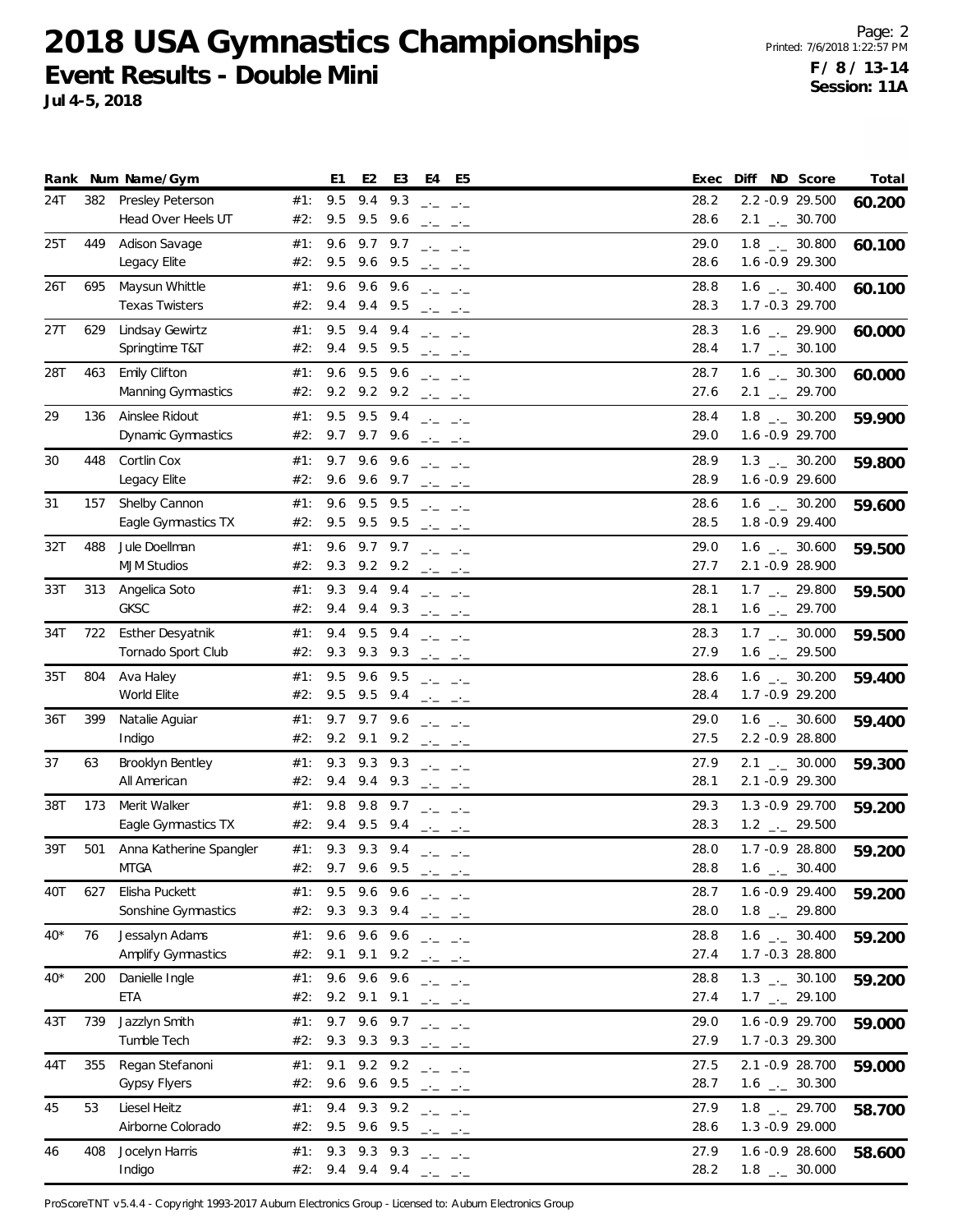|     |     | Rank Num Name/Gym                           |            | E1                                                               | E <sub>2</sub>                   | E3                                                    |             | E4 E5                                                                                                                                                                                                                                                                                                                                                                                        | Exec         | Diff ND Score |                                                              | Total  |
|-----|-----|---------------------------------------------|------------|------------------------------------------------------------------|----------------------------------|-------------------------------------------------------|-------------|----------------------------------------------------------------------------------------------------------------------------------------------------------------------------------------------------------------------------------------------------------------------------------------------------------------------------------------------------------------------------------------------|--------------|---------------|--------------------------------------------------------------|--------|
| 47  | 815 | Madison Tchinski<br>World Elite             | #1:<br>#2: | 9.3                                                              | $9.4$ $9.4$ $9.3$                | 9.3 9.4                                               |             | ساحت التناجية<br>المحمد المحمد                                                                                                                                                                                                                                                                                                                                                               | 28.0<br>28.1 |               | 1.6 -0.9 28.700<br>$1.7$ $_{\leftarrow}$ 29.800              | 58.500 |
| 48  | 257 | Josephine Mesich<br>Flip Over Gymnastics    | #1:<br>#2: |                                                                  | $9.3$ $9.3$ $9.3$                | 9.2 9.2 9.2 $- -$                                     | سامس السامس |                                                                                                                                                                                                                                                                                                                                                                                              | 27.9<br>27.6 |               | $1.4$ $_{-1}$ 29.300<br>$1.4$ $_{-1}$ 29.000                 | 58.300 |
| 49  | 461 | <b>Taryn Andersen</b><br>M and M Gymnastics | #1:<br>#2: | 9.5                                                              | 9.4 9.4                          | 9.0 9.0 9.0 $  -$                                     |             | التواصل التواصل                                                                                                                                                                                                                                                                                                                                                                              | 28.3<br>27.0 |               | 1.3 . 29.600<br>1.7 -0.3 28.400                              | 58.000 |
| 50  | 33  | Kiley Emerling<br>Air Sports                | #1:<br>#2: |                                                                  | $9.4$ $9.4$ $9.3$<br>9.2 9.2 9.1 |                                                       |             | $\frac{1}{2} \frac{1}{2} \frac{1}{2} \frac{1}{2} \frac{1}{2} \frac{1}{2} \frac{1}{2} \frac{1}{2} \frac{1}{2} \frac{1}{2} \frac{1}{2} \frac{1}{2} \frac{1}{2} \frac{1}{2} \frac{1}{2} \frac{1}{2} \frac{1}{2} \frac{1}{2} \frac{1}{2} \frac{1}{2} \frac{1}{2} \frac{1}{2} \frac{1}{2} \frac{1}{2} \frac{1}{2} \frac{1}{2} \frac{1}{2} \frac{1}{2} \frac{1}{2} \frac{1}{2} \frac{1}{2} \frac{$ | 28.1<br>27.5 |               | $1.8$ $_{\leftarrow}$ 29.900<br>1.6 -1.2 27.900              | 57.800 |
| 51  | 403 | Ruth du Plessis<br>Indigo                   | #1:<br>#2: |                                                                  | $9.2$ $9.2$ $9.1$                | 9.0 9.0 9.0 $  -$                                     |             | $\frac{1}{2} \frac{1}{2} \frac{1}{2} \frac{1}{2} \frac{1}{2} \frac{1}{2} \frac{1}{2} \frac{1}{2} \frac{1}{2} \frac{1}{2} \frac{1}{2} \frac{1}{2} \frac{1}{2} \frac{1}{2} \frac{1}{2} \frac{1}{2} \frac{1}{2} \frac{1}{2} \frac{1}{2} \frac{1}{2} \frac{1}{2} \frac{1}{2} \frac{1}{2} \frac{1}{2} \frac{1}{2} \frac{1}{2} \frac{1}{2} \frac{1}{2} \frac{1}{2} \frac{1}{2} \frac{1}{2} \frac{$ | 27.5<br>27.0 |               | $1.8$ $_{-1}$ 29.300<br>2.0 -0.9 28.100                      | 57.400 |
| 52  | 298 | Brianna Suszynski<br>Garden State           | #2:        | #1: 9.1 9.1 9.0 $\frac{1}{2}$ $\frac{1}{2}$                      |                                  | 9.2 9.1 9.0 $  -$                                     |             |                                                                                                                                                                                                                                                                                                                                                                                              | 27.2<br>27.3 |               | $1.2$ _ 28.400<br>$1.2$ $_{\leftarrow}$ 28.500               | 56.900 |
| 53T | 139 | Kaylene Willis<br>Dynamic Gymnastics        | #1:<br>#2: |                                                                  | 9.4 9.4 9.3                      | 6.7 6.7 6.7 $\longrightarrow$                         |             |                                                                                                                                                                                                                                                                                                                                                                                              | 28.1<br>20.1 |               | 1.8 -0.9 29.000<br>$1.2$ $_{-}$ 21.300                       | 50.300 |
| 54T | 402 | Gianna Bobrowski<br>Indigo                  | #1:<br>#2: |                                                                  |                                  | 9.2 9.2 9.2 $ -$<br>6.7 6.8 6.7 $  -$                 |             |                                                                                                                                                                                                                                                                                                                                                                                              | 27.6<br>20.2 |               | $1.8$ $_{\leftarrow}$ 29.400<br>$0.7$ $_{\leftarrow}$ 20.900 | 50.300 |
| 55  | 60  | Savannah Wolf<br>Airborne Colorado          | #1:<br>#2: |                                                                  | 9.3 9.2 9.1                      | 6.7 6.7 6.7 $\frac{1}{2}$ $\frac{1}{2}$ $\frac{1}{2}$ |             | التاجين التباطي                                                                                                                                                                                                                                                                                                                                                                              | 20.1<br>27.6 |               | $1.2$ $_{-}$ 21.300<br>2.1 -0.9 28.800                       | 50.100 |
| 56T | 568 | Barbara Vornheder<br>Queen City             | #1:<br>#2: | 9.5<br>6.7                                                       | 9.5 9.5                          | $6.7\quad 6.7$                                        |             |                                                                                                                                                                                                                                                                                                                                                                                              | 28.5<br>20.1 |               | 1.6 -0.9 29.200<br>$0.5$ $_{\leftarrow}$ 20.600              | 49.800 |
| 57T | 409 | Amanda Long<br>Indigo                       | #1:        | 9.4<br>#2: 6.8 6.7 6.7 $\frac{1}{2}$ $\frac{1}{2}$ $\frac{1}{2}$ | 9.3                              | 9.3                                                   |             |                                                                                                                                                                                                                                                                                                                                                                                              | 28.0<br>20.2 |               | 1.8 - 0.9 28.900<br>$0.7$ $_{\leftarrow}$ 20.900             | 49.800 |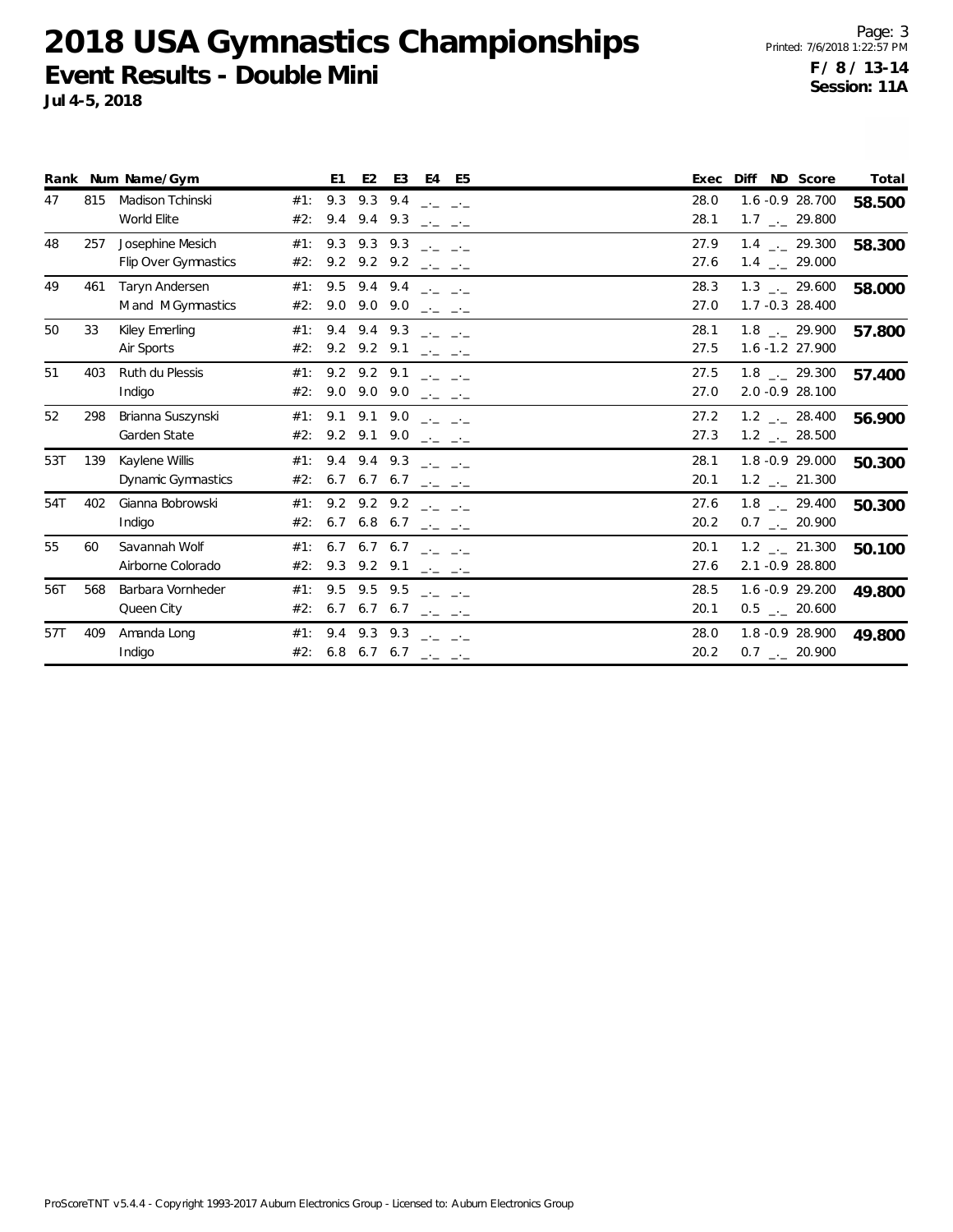|     |     | Rank Num Name/Gym           |     | E1                      | E <sub>2</sub> | E <sub>3</sub> | E4 E5                                                                                                                                                                                                                                                                                                                                                                                                                                                                                                                                                                                                                                                                                                                                                                                        | Diff ND Score<br>Exec                | Total  |
|-----|-----|-----------------------------|-----|-------------------------|----------------|----------------|----------------------------------------------------------------------------------------------------------------------------------------------------------------------------------------------------------------------------------------------------------------------------------------------------------------------------------------------------------------------------------------------------------------------------------------------------------------------------------------------------------------------------------------------------------------------------------------------------------------------------------------------------------------------------------------------------------------------------------------------------------------------------------------------|--------------------------------------|--------|
| 1   | 646 | Jace Beckwith               | #1: | 9.6                     | 9.7            | 9.7            | $\frac{1}{2} \frac{1}{2} \frac{1}{2} \frac{1}{2} \frac{1}{2} \frac{1}{2} \frac{1}{2} \frac{1}{2} \frac{1}{2} \frac{1}{2} \frac{1}{2} \frac{1}{2} \frac{1}{2} \frac{1}{2} \frac{1}{2} \frac{1}{2} \frac{1}{2} \frac{1}{2} \frac{1}{2} \frac{1}{2} \frac{1}{2} \frac{1}{2} \frac{1}{2} \frac{1}{2} \frac{1}{2} \frac{1}{2} \frac{1}{2} \frac{1}{2} \frac{1}{2} \frac{1}{2} \frac{1}{2} \frac{$                                                                                                                                                                                                                                                                                                                                                                                                 | 29.0<br>$1.6$ $_{\leftarrow}$ 30.600 | 60.100 |
|     |     | Suncoast TNT                | #2: | 9.2                     | 9.3 9.3        |                | $\frac{1}{2} \frac{1}{2} \frac{1}{2} \frac{1}{2} \frac{1}{2} \frac{1}{2} \frac{1}{2} \frac{1}{2} \frac{1}{2} \frac{1}{2} \frac{1}{2} \frac{1}{2} \frac{1}{2} \frac{1}{2} \frac{1}{2} \frac{1}{2} \frac{1}{2} \frac{1}{2} \frac{1}{2} \frac{1}{2} \frac{1}{2} \frac{1}{2} \frac{1}{2} \frac{1}{2} \frac{1}{2} \frac{1}{2} \frac{1}{2} \frac{1}{2} \frac{1}{2} \frac{1}{2} \frac{1}{2} \frac{$                                                                                                                                                                                                                                                                                                                                                                                                 | 27.8<br>$1.7$ $_{\leftarrow}$ 29.500 |        |
| 2   | 607 | Ethan Zajic                 | #1: | 9.4                     | 9.3            | 9.3            | $\frac{1}{2} \frac{1}{2} \frac{1}{2} \frac{1}{2} \frac{1}{2} \frac{1}{2} \frac{1}{2} \frac{1}{2} \frac{1}{2} \frac{1}{2} \frac{1}{2} \frac{1}{2} \frac{1}{2} \frac{1}{2} \frac{1}{2} \frac{1}{2} \frac{1}{2} \frac{1}{2} \frac{1}{2} \frac{1}{2} \frac{1}{2} \frac{1}{2} \frac{1}{2} \frac{1}{2} \frac{1}{2} \frac{1}{2} \frac{1}{2} \frac{1}{2} \frac{1}{2} \frac{1}{2} \frac{1}{2} \frac{$                                                                                                                                                                                                                                                                                                                                                                                                 | $1.6$ $_{-2}$ 29.600<br>28.0         | 60.000 |
|     |     | <b>Silver Stars</b>         | #2: | 9.6                     | 9.6 9.5        |                | $\frac{1}{2} \frac{1}{2} \frac{1}{2} \frac{1}{2} \frac{1}{2} \frac{1}{2} \frac{1}{2} \frac{1}{2} \frac{1}{2} \frac{1}{2} \frac{1}{2} \frac{1}{2} \frac{1}{2} \frac{1}{2} \frac{1}{2} \frac{1}{2} \frac{1}{2} \frac{1}{2} \frac{1}{2} \frac{1}{2} \frac{1}{2} \frac{1}{2} \frac{1}{2} \frac{1}{2} \frac{1}{2} \frac{1}{2} \frac{1}{2} \frac{1}{2} \frac{1}{2} \frac{1}{2} \frac{1}{2} \frac{$                                                                                                                                                                                                                                                                                                                                                                                                 | 28.7<br>$1.7$ $_{\leftarrow}$ 30.400 |        |
| 3   | 72  | <b>Isaac Servantez</b>      | #1: | 9.5                     | 9.4 9.5        |                | $\Box$ $\Box$ $\Box$ $\Box$ $\Box$                                                                                                                                                                                                                                                                                                                                                                                                                                                                                                                                                                                                                                                                                                                                                           | 28.4<br>$2.1$ $_{\leftarrow}$ 30.500 | 59.800 |
|     |     | All American                | #2: | 9.5                     | 9.5 9.5        |                | $\frac{1}{2} \frac{1}{2} \frac{1}{2} \frac{1}{2} \frac{1}{2} \frac{1}{2} \frac{1}{2} \frac{1}{2} \frac{1}{2} \frac{1}{2} \frac{1}{2} \frac{1}{2} \frac{1}{2} \frac{1}{2} \frac{1}{2} \frac{1}{2} \frac{1}{2} \frac{1}{2} \frac{1}{2} \frac{1}{2} \frac{1}{2} \frac{1}{2} \frac{1}{2} \frac{1}{2} \frac{1}{2} \frac{1}{2} \frac{1}{2} \frac{1}{2} \frac{1}{2} \frac{1}{2} \frac{1}{2} \frac{$                                                                                                                                                                                                                                                                                                                                                                                                 | 28.5<br>1.7 -0.9 29.300              |        |
| 4   | 790 | Adrian Tapia                | #1: | 9.4                     | 9.4            | 9.5            | $\frac{1}{2} \frac{1}{2} \frac{1}{2} \frac{1}{2} \frac{1}{2} \frac{1}{2} \frac{1}{2} \frac{1}{2} \frac{1}{2} \frac{1}{2} \frac{1}{2} \frac{1}{2} \frac{1}{2} \frac{1}{2} \frac{1}{2} \frac{1}{2} \frac{1}{2} \frac{1}{2} \frac{1}{2} \frac{1}{2} \frac{1}{2} \frac{1}{2} \frac{1}{2} \frac{1}{2} \frac{1}{2} \frac{1}{2} \frac{1}{2} \frac{1}{2} \frac{1}{2} \frac{1}{2} \frac{1}{2} \frac{$                                                                                                                                                                                                                                                                                                                                                                                                 | 28.3<br>1.6 $_{\leftarrow}$ 29.900   | 59.700 |
|     |     | <b>Wcc</b>                  | #2: | 9.3                     | 9.3 9.4        |                | $\frac{1}{2} \frac{1}{2} \frac{1}{2} \frac{1}{2} \frac{1}{2} \frac{1}{2} \frac{1}{2} \frac{1}{2} \frac{1}{2} \frac{1}{2} \frac{1}{2} \frac{1}{2} \frac{1}{2} \frac{1}{2} \frac{1}{2} \frac{1}{2} \frac{1}{2} \frac{1}{2} \frac{1}{2} \frac{1}{2} \frac{1}{2} \frac{1}{2} \frac{1}{2} \frac{1}{2} \frac{1}{2} \frac{1}{2} \frac{1}{2} \frac{1}{2} \frac{1}{2} \frac{1}{2} \frac{1}{2} \frac{$                                                                                                                                                                                                                                                                                                                                                                                                 | 28.0<br>$1.8$ $_{-}$ 29.800          |        |
| 5   | 766 | Aiden Brees                 | #1: | 9.2                     | 9.3            | 9.4            | $\frac{1}{2} \frac{1}{2} \frac{1}{2} \frac{1}{2} \frac{1}{2} \frac{1}{2} \frac{1}{2} \frac{1}{2} \frac{1}{2} \frac{1}{2} \frac{1}{2} \frac{1}{2} \frac{1}{2} \frac{1}{2} \frac{1}{2} \frac{1}{2} \frac{1}{2} \frac{1}{2} \frac{1}{2} \frac{1}{2} \frac{1}{2} \frac{1}{2} \frac{1}{2} \frac{1}{2} \frac{1}{2} \frac{1}{2} \frac{1}{2} \frac{1}{2} \frac{1}{2} \frac{1}{2} \frac{1}{2} \frac{$                                                                                                                                                                                                                                                                                                                                                                                                 | $2.2$ $_{\leftarrow}$ 30.100<br>27.9 | 59.600 |
|     |     | Vargas Academy              | #2: | 9.1                     |                |                | 9.1 9.2 $ -$                                                                                                                                                                                                                                                                                                                                                                                                                                                                                                                                                                                                                                                                                                                                                                                 | 27.4<br>$2.1$ $_{-1}$ 29.500         |        |
| 6T  | 432 | <b>Brady Schaller</b>       | #1: | 9.4                     | 9.4            | 9.5            | $\Box \cdot \Box \quad \Box \cdot \Box$                                                                                                                                                                                                                                                                                                                                                                                                                                                                                                                                                                                                                                                                                                                                                      | 28.3<br>$1.2$ _ 29.500               | 59.500 |
|     |     | J and J T&T                 | #2: | 9.5                     | 9.6 9.6        |                | $\mathcal{L}=\mathcal{L}=\mathcal{L}=\mathcal{L}=\mathcal{L}$                                                                                                                                                                                                                                                                                                                                                                                                                                                                                                                                                                                                                                                                                                                                | 28.7<br>$1.3$ $_{\leftarrow}$ 30.000 |        |
| 7T  | 602 | Jack Collard                | #1: | 9.5                     | 9.6            | 9.5            | $\frac{1}{2} \frac{1}{2} \frac{1}{2} \frac{1}{2} \frac{1}{2} \frac{1}{2} \frac{1}{2} \frac{1}{2} \frac{1}{2} \frac{1}{2} \frac{1}{2} \frac{1}{2} \frac{1}{2} \frac{1}{2} \frac{1}{2} \frac{1}{2} \frac{1}{2} \frac{1}{2} \frac{1}{2} \frac{1}{2} \frac{1}{2} \frac{1}{2} \frac{1}{2} \frac{1}{2} \frac{1}{2} \frac{1}{2} \frac{1}{2} \frac{1}{2} \frac{1}{2} \frac{1}{2} \frac{1}{2} \frac{$                                                                                                                                                                                                                                                                                                                                                                                                 | 28.6<br>1.8 -0.9 29.500              | 59.500 |
|     |     | <b>Silver Stars</b>         | #2: | 9.4                     | $9.4$ $9.4$    |                | $\frac{1}{2} \frac{1}{2} \frac{1}{2} \frac{1}{2} \frac{1}{2} \frac{1}{2} \frac{1}{2} \frac{1}{2} \frac{1}{2} \frac{1}{2} \frac{1}{2} \frac{1}{2} \frac{1}{2} \frac{1}{2} \frac{1}{2} \frac{1}{2} \frac{1}{2} \frac{1}{2} \frac{1}{2} \frac{1}{2} \frac{1}{2} \frac{1}{2} \frac{1}{2} \frac{1}{2} \frac{1}{2} \frac{1}{2} \frac{1}{2} \frac{1}{2} \frac{1}{2} \frac{1}{2} \frac{1}{2} \frac{$                                                                                                                                                                                                                                                                                                                                                                                                 | 28.2<br>$1.8$ $_{\leftarrow}$ 30.000 |        |
| 8   | 585 | Caleb Pook                  | #1: | 9.3                     | $9.3$ $9.4$    |                | $\frac{1}{2} \frac{1}{2} \frac{1}{2} \frac{1}{2} \frac{1}{2} \frac{1}{2} \frac{1}{2} \frac{1}{2} \frac{1}{2} \frac{1}{2} \frac{1}{2} \frac{1}{2} \frac{1}{2} \frac{1}{2} \frac{1}{2} \frac{1}{2} \frac{1}{2} \frac{1}{2} \frac{1}{2} \frac{1}{2} \frac{1}{2} \frac{1}{2} \frac{1}{2} \frac{1}{2} \frac{1}{2} \frac{1}{2} \frac{1}{2} \frac{1}{2} \frac{1}{2} \frac{1}{2} \frac{1}{2} \frac{$                                                                                                                                                                                                                                                                                                                                                                                                 | $2.1$ $_{-1}$ 30.100<br>28.0         | 59.100 |
|     |     | <b>SGA Ballard</b>          | #2: | 9.1                     | 9.1            | 9.1            | $\frac{1}{2} \frac{1}{2} \frac{1}{2} \frac{1}{2} \frac{1}{2} \frac{1}{2} \frac{1}{2} \frac{1}{2} \frac{1}{2} \frac{1}{2} \frac{1}{2} \frac{1}{2} \frac{1}{2} \frac{1}{2} \frac{1}{2} \frac{1}{2} \frac{1}{2} \frac{1}{2} \frac{1}{2} \frac{1}{2} \frac{1}{2} \frac{1}{2} \frac{1}{2} \frac{1}{2} \frac{1}{2} \frac{1}{2} \frac{1}{2} \frac{1}{2} \frac{1}{2} \frac{1}{2} \frac{1}{2} \frac{$                                                                                                                                                                                                                                                                                                                                                                                                 | 27.3<br>$1.7$ $_{\leftarrow}$ 29.000 |        |
| 9   | 135 | Christopher Dunaway         | #1: | 9.3                     | 9.3            | 9.4            |                                                                                                                                                                                                                                                                                                                                                                                                                                                                                                                                                                                                                                                                                                                                                                                              | 28.0<br>$1.8$ $_{-}$ 29.800          | 59.000 |
|     |     | Dynamic Gymnastics          | #2: | $9.0$ $9.1$ $9.0$       |                |                | $\frac{1}{2} \frac{1}{2} \frac{1}{2} \frac{1}{2} \frac{1}{2} \frac{1}{2} \frac{1}{2} \frac{1}{2} \frac{1}{2} \frac{1}{2} \frac{1}{2} \frac{1}{2} \frac{1}{2} \frac{1}{2} \frac{1}{2} \frac{1}{2} \frac{1}{2} \frac{1}{2} \frac{1}{2} \frac{1}{2} \frac{1}{2} \frac{1}{2} \frac{1}{2} \frac{1}{2} \frac{1}{2} \frac{1}{2} \frac{1}{2} \frac{1}{2} \frac{1}{2} \frac{1}{2} \frac{1}{2} \frac{$<br>$\frac{1}{2} \frac{1}{2} \frac{1}{2} \frac{1}{2} \frac{1}{2} \frac{1}{2} \frac{1}{2} \frac{1}{2} \frac{1}{2} \frac{1}{2} \frac{1}{2} \frac{1}{2} \frac{1}{2} \frac{1}{2} \frac{1}{2} \frac{1}{2} \frac{1}{2} \frac{1}{2} \frac{1}{2} \frac{1}{2} \frac{1}{2} \frac{1}{2} \frac{1}{2} \frac{1}{2} \frac{1}{2} \frac{1}{2} \frac{1}{2} \frac{1}{2} \frac{1}{2} \frac{1}{2} \frac{1}{2} \frac{$ | 27.1<br>$2.1$ $_{\leftarrow}$ 29.200 |        |
| 10T | 376 | Nathaniel Good              | #1: | 9.3                     | 9.3 9.4        |                | سابط السابط                                                                                                                                                                                                                                                                                                                                                                                                                                                                                                                                                                                                                                                                                                                                                                                  | $1.8$ $_{-}$ 29.800<br>28.0          | 58.900 |
|     |     | Head Over Heels CA          | #2: | 9.2 9.3 9.3             |                |                | $\frac{1}{2} \frac{1}{2} \frac{1}{2} \frac{1}{2} \frac{1}{2} \frac{1}{2} \frac{1}{2} \frac{1}{2} \frac{1}{2} \frac{1}{2} \frac{1}{2} \frac{1}{2} \frac{1}{2} \frac{1}{2} \frac{1}{2} \frac{1}{2} \frac{1}{2} \frac{1}{2} \frac{1}{2} \frac{1}{2} \frac{1}{2} \frac{1}{2} \frac{1}{2} \frac{1}{2} \frac{1}{2} \frac{1}{2} \frac{1}{2} \frac{1}{2} \frac{1}{2} \frac{1}{2} \frac{1}{2} \frac{$                                                                                                                                                                                                                                                                                                                                                                                                 | 27.8<br>1.6 -0.3 29.100              |        |
| 11T | 772 | Brandon Mc Lain             | #1: | 9.2                     | 9.3            | 9.3            | $\Box$ $\Box$ $\Box$ $\Box$ $\Box$                                                                                                                                                                                                                                                                                                                                                                                                                                                                                                                                                                                                                                                                                                                                                           | 27.8<br>$1.7$ $_{\leftarrow}$ 29.500 | 58.900 |
|     |     | Wallers GymJam              | #2: | 9.1                     |                |                | 9.1 9.1 $ -$                                                                                                                                                                                                                                                                                                                                                                                                                                                                                                                                                                                                                                                                                                                                                                                 | 27.3<br>$2.1$ $_{\leftarrow}$ 29.400 |        |
| 12  | 342 | Gleb Hajaev                 | #1: | 9.1                     | 9.1            | 9.1            | $\frac{1}{2} \frac{1}{2} \frac{1}{2} \frac{1}{2} \frac{1}{2} \frac{1}{2} \frac{1}{2} \frac{1}{2} \frac{1}{2} \frac{1}{2} \frac{1}{2} \frac{1}{2} \frac{1}{2} \frac{1}{2} \frac{1}{2} \frac{1}{2} \frac{1}{2} \frac{1}{2} \frac{1}{2} \frac{1}{2} \frac{1}{2} \frac{1}{2} \frac{1}{2} \frac{1}{2} \frac{1}{2} \frac{1}{2} \frac{1}{2} \frac{1}{2} \frac{1}{2} \frac{1}{2} \frac{1}{2} \frac{$                                                                                                                                                                                                                                                                                                                                                                                                 | 27.3<br>$1.7$ $_{\leftarrow}$ 29.000 | 58.400 |
|     |     | Gymnastics Du Sol           | #2: | 9.3 9.2 9.3             |                |                | $\frac{1}{2} \frac{1}{2} \frac{1}{2} \frac{1}{2} \frac{1}{2} \frac{1}{2} \frac{1}{2} \frac{1}{2} \frac{1}{2} \frac{1}{2} \frac{1}{2} \frac{1}{2} \frac{1}{2} \frac{1}{2} \frac{1}{2} \frac{1}{2} \frac{1}{2} \frac{1}{2} \frac{1}{2} \frac{1}{2} \frac{1}{2} \frac{1}{2} \frac{1}{2} \frac{1}{2} \frac{1}{2} \frac{1}{2} \frac{1}{2} \frac{1}{2} \frac{1}{2} \frac{1}{2} \frac{1}{2} \frac{$                                                                                                                                                                                                                                                                                                                                                                                                 | 27.8<br>$1.6$ $_{\leftarrow}$ 29.400 |        |
| 13  | 113 | Andy Vines                  | #1: | 9.1                     | $9.2$ $9.1$    |                | $\frac{1}{2} \frac{1}{2} \frac{1}{2} \frac{1}{2} \frac{1}{2} \frac{1}{2} \frac{1}{2} \frac{1}{2} \frac{1}{2} \frac{1}{2} \frac{1}{2} \frac{1}{2} \frac{1}{2} \frac{1}{2} \frac{1}{2} \frac{1}{2} \frac{1}{2} \frac{1}{2} \frac{1}{2} \frac{1}{2} \frac{1}{2} \frac{1}{2} \frac{1}{2} \frac{1}{2} \frac{1}{2} \frac{1}{2} \frac{1}{2} \frac{1}{2} \frac{1}{2} \frac{1}{2} \frac{1}{2} \frac{$                                                                                                                                                                                                                                                                                                                                                                                                 | 27.4<br>2.2 -0.9 28.700              | 58.000 |
|     |     | CSA                         | #2: | 9.0                     | 9.1            | 9.1            | $\frac{1}{2} \frac{1}{2} \frac{1}{2} \frac{1}{2} \frac{1}{2} \frac{1}{2} \frac{1}{2} \frac{1}{2} \frac{1}{2} \frac{1}{2} \frac{1}{2} \frac{1}{2} \frac{1}{2} \frac{1}{2} \frac{1}{2} \frac{1}{2} \frac{1}{2} \frac{1}{2} \frac{1}{2} \frac{1}{2} \frac{1}{2} \frac{1}{2} \frac{1}{2} \frac{1}{2} \frac{1}{2} \frac{1}{2} \frac{1}{2} \frac{1}{2} \frac{1}{2} \frac{1}{2} \frac{1}{2} \frac{$                                                                                                                                                                                                                                                                                                                                                                                                 | 27.2<br>$2.1$ $_{\leftarrow}$ 29.300 |        |
| 14  | 124 | Caden Barley                | #1: | 9.2                     | $9.1$ $9.2$    |                | $\frac{1}{2} \frac{1}{2} \frac{1}{2} \frac{1}{2} \frac{1}{2} \frac{1}{2} \frac{1}{2} \frac{1}{2} \frac{1}{2} \frac{1}{2} \frac{1}{2} \frac{1}{2} \frac{1}{2} \frac{1}{2} \frac{1}{2} \frac{1}{2} \frac{1}{2} \frac{1}{2} \frac{1}{2} \frac{1}{2} \frac{1}{2} \frac{1}{2} \frac{1}{2} \frac{1}{2} \frac{1}{2} \frac{1}{2} \frac{1}{2} \frac{1}{2} \frac{1}{2} \frac{1}{2} \frac{1}{2} \frac{$                                                                                                                                                                                                                                                                                                                                                                                                 | 27.5<br>1.7 - 0.9 28.300             | 57.800 |
|     |     | <b>Dulles Gymnastics</b>    | #2: | 9.3 9.3 9.3 $  -$       |                |                |                                                                                                                                                                                                                                                                                                                                                                                                                                                                                                                                                                                                                                                                                                                                                                                              | 27.9<br>$1.6$ $_{\leftarrow}$ 29.500 |        |
| 15  | 632 | <b>Tristan Scott</b>        | #1: | 9.1                     | 9.0            | 9.0            | ساحت التناجية                                                                                                                                                                                                                                                                                                                                                                                                                                                                                                                                                                                                                                                                                                                                                                                | 27.1<br>$1.6$ $_{\leftarrow}$ 28.700 | 57.700 |
|     |     | Springtime T&T              | #2: | 9.1                     | 9.1            | 9.1            | ساحت التناجين                                                                                                                                                                                                                                                                                                                                                                                                                                                                                                                                                                                                                                                                                                                                                                                | $1.7$ $_{\leftarrow}$ 29.000<br>27.3 |        |
| 16  | 152 | Oliver Strent               | #1: | 9.1                     | $9.2$ $9.2$    |                | $\frac{1}{2} \frac{1}{2} \frac{1}{2} \frac{1}{2} \frac{1}{2} \frac{1}{2} \frac{1}{2} \frac{1}{2} \frac{1}{2} \frac{1}{2} \frac{1}{2} \frac{1}{2} \frac{1}{2} \frac{1}{2} \frac{1}{2} \frac{1}{2} \frac{1}{2} \frac{1}{2} \frac{1}{2} \frac{1}{2} \frac{1}{2} \frac{1}{2} \frac{1}{2} \frac{1}{2} \frac{1}{2} \frac{1}{2} \frac{1}{2} \frac{1}{2} \frac{1}{2} \frac{1}{2} \frac{1}{2} \frac{$                                                                                                                                                                                                                                                                                                                                                                                                 | 2.1 -0.9 28.700<br>27.5              | 57.600 |
|     |     | Dynamite Gymnastics         | #2: | 9.1                     |                |                | 9.1 9.0 $ -$                                                                                                                                                                                                                                                                                                                                                                                                                                                                                                                                                                                                                                                                                                                                                                                 | 27.2<br>$1.7$ $_{\leftarrow}$ 28.900 |        |
| 17  | 417 | Mitchell Judge Madden       | #1: | 9.0 9.0 9.0 $ -$        |                |                |                                                                                                                                                                                                                                                                                                                                                                                                                                                                                                                                                                                                                                                                                                                                                                                              | 27.0<br>$1.6$ $_{\leftarrow}$ 28.600 | 57.500 |
|     |     | Infinite Bounds             | #2: | 8.9 8.9 9.0 $  -$       |                |                |                                                                                                                                                                                                                                                                                                                                                                                                                                                                                                                                                                                                                                                                                                                                                                                              | 26.8<br>$2.1$ $_{\leftarrow}$ 28.900 |        |
| 18  | 338 | Devin Larsen                | #1: | 9.0 9.1 9.1             |                |                | $\frac{1}{2} \frac{1}{2} \frac{1}{2} \frac{1}{2} \frac{1}{2} \frac{1}{2} \frac{1}{2} \frac{1}{2} \frac{1}{2} \frac{1}{2} \frac{1}{2} \frac{1}{2} \frac{1}{2} \frac{1}{2} \frac{1}{2} \frac{1}{2} \frac{1}{2} \frac{1}{2} \frac{1}{2} \frac{1}{2} \frac{1}{2} \frac{1}{2} \frac{1}{2} \frac{1}{2} \frac{1}{2} \frac{1}{2} \frac{1}{2} \frac{1}{2} \frac{1}{2} \frac{1}{2} \frac{1}{2} \frac{$                                                                                                                                                                                                                                                                                                                                                                                                 | 1.6 $_{\leftarrow}$ 28.800<br>27.2   | 57.400 |
|     |     | <b>Gymnastic Revolution</b> | #2: | 8.9 9.0 8.9 $  -$       |                |                |                                                                                                                                                                                                                                                                                                                                                                                                                                                                                                                                                                                                                                                                                                                                                                                              | $1.8$ $_{--}$ 28.600<br>26.8         |        |
| 19  | 516 | Koda Carslaw                | #1: | 9.2 9.1 9.3             |                |                | ساحت التناجية                                                                                                                                                                                                                                                                                                                                                                                                                                                                                                                                                                                                                                                                                                                                                                                | 27.6<br>1.6 -0.9 28.300              | 57.300 |
|     |     | Northstars                  | #2: | 9.3 9.2 9.2 $ -$        |                |                |                                                                                                                                                                                                                                                                                                                                                                                                                                                                                                                                                                                                                                                                                                                                                                                              | 27.7<br>2.2 -0.9 29.000              |        |
| 20  | 312 | Cameron Moore               | #1: | 6.6 6.7 6.7 $ -$        |                |                |                                                                                                                                                                                                                                                                                                                                                                                                                                                                                                                                                                                                                                                                                                                                                                                              | 20.0<br>$0.7$ $_{\leftarrow}$ 20.700 | 50.100 |
|     |     | GKSC                        |     | #2: 9.2 9.3 9.2 $-$ - - |                |                |                                                                                                                                                                                                                                                                                                                                                                                                                                                                                                                                                                                                                                                                                                                                                                                              | 27.7<br>$1.7$ $_{\leftarrow}$ 29.400 |        |
|     |     |                             |     |                         |                |                |                                                                                                                                                                                                                                                                                                                                                                                                                                                                                                                                                                                                                                                                                                                                                                                              |                                      |        |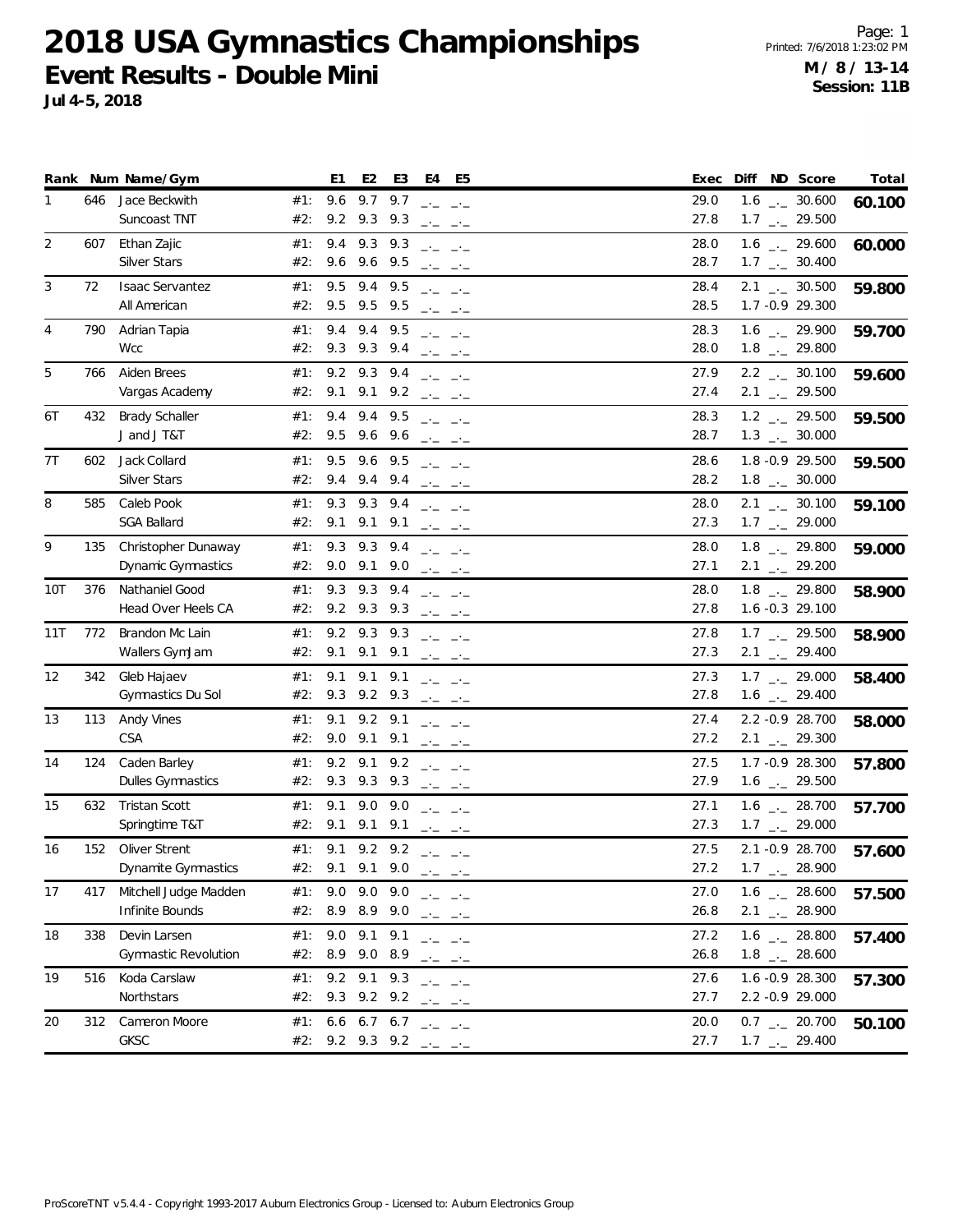**Jul 4-5, 2018**

|     |     | Rank Num Name/Gym                                                |     | Exec                 | Diff | ND Score                                                     | Total  |
|-----|-----|------------------------------------------------------------------|-----|----------------------|------|--------------------------------------------------------------|--------|
| 1T  | 707 | Sophie Duesman<br>The Palaestra                                  |     | #1: 28.8<br>#2: 29.0 |      | $1.7$ $_{\leftarrow}$ 30.500<br>$1.6$ $_{\leftarrow}$ 30.600 | 61.100 |
| 2T  | 235 | Jamie Patel<br>Longview Gymnastics/Faith Flip                    |     | #1: 29.0<br>#2: 28.7 |      | $2.1$ $_{\leftarrow}$ 31.100<br>2.2 -0.9 30.000              | 61.100 |
| 3T  | 521 | Jessica Leszczak<br>North Shore Academy Of Gymnastics            |     | #1: 28.6<br>#2: 28.5 |      | $1.6$ $_{\leftarrow}$ 30.200<br>$1.7$ $_{\leftarrow}$ 30.200 | 60.400 |
| 4T  | 90  | Natalie Morris<br>Above The Bar Athletics                        |     | #1: 28.7<br>#2: 28.3 |      | $1.6$ $_{\leftarrow}$ 30.300<br>$1.8$ $_{\leftarrow}$ 30.100 | 60.400 |
| 5T  | 639 | Nina Vicker<br><b>Stick It Gymnastics</b>                        |     | #1: 28.6<br>#2: 28.3 |      | $1.6$ $_{-}$ 30.200<br>$1.9$ $_{\leftarrow}$ 30.200          | 60.400 |
| 6   | 703 | <b>Ripley Shanks</b><br>The Flip Shop                            |     | #1: 27.6<br>#2: 28.6 |      | 2.2 -0.3 29.500<br>$2.1$ $_{\leftarrow}$ 30.700              | 60.200 |
| 7   | 230 | Megan Roland<br><b>Fairland Gymnastics</b>                       |     | #1: 28.6<br>#2: 28.4 |      | 1.6 -0.3 29.900<br>$1.8$ $_{-}$ 30.200                       | 60.100 |
| 8   | 834 | Desi Yordanova<br>Dreams Gymnastics Center                       |     | #1: 28.3<br>#2: 28.0 |      | $1.5$ $_{\leftarrow}$ 29.800<br>$2.2$ $_{\leftarrow}$ 30.200 | 60.000 |
| 9Τ  | 673 | Jessica Berejikian<br>Team Legacy (Coach Patty Gymnastics)       |     | #1: 28.6<br>#2: 28.3 |      | $1.7$ $_{\leftarrow}$ 30.300<br>2.1 -0.9 29.500              | 59.800 |
| 10T | 762 | Brynna Ellis<br>Upsidedowners                                    |     | #1: 28.4<br>#2: 28.1 |      | $1.6$ $_{\leftarrow}$ 30.000<br>$1.7$ $_{-1}$ 29.800         | 59.800 |
| 11T | 709 | Madison Tamjidi<br>The Rock                                      |     | #1: 28.7<br>#2: 28.1 |      | $1.3$ $_{\leftarrow}$ 30.000<br>$1.6$ $_{\leftarrow}$ 29.700 | 59.700 |
| 12T | 680 | Jordan Loppnow<br>Team Legacy (Coach Patty Gymnastics)           | #1: | 28.2<br>#2: 28.2     |      | $1.6$ $_{-2}$ 29.800<br>$1.7$ $_{-}$ 29.900                  | 59.700 |
| 13  | 405 | Jillian Epstein<br>Indigo Gymnastics Center                      |     | #1: 28.4<br>#2: 27.8 |      | $1.6$ _._ 30.000<br>$1.8$ $_{\leftarrow}$ 29.600             | 59.600 |
| 14T | 159 | <b>Bailey Coyle</b><br>Eagle Gymnastics Academy                  |     | #1: 28.7<br>#2: 27.7 |      | $1.6$ $_{\leftarrow}$ 30.300<br>1.8 -0.3 29.200              | 59.500 |
| 15T | 650 | Karalyn Karjala<br>Sunflower Gymnastics                          |     | #1: 27.4<br>#2: 28.3 |      | $2.1$ $_{-1}$ 29.500<br>$1.7$ $_{\leftarrow}$ 30.000         | 59.500 |
| 16  | 168 | Mihika Sharma<br>Eagle Gymnastics Academy                        |     | #1: 28.7<br>#2: 28.2 |      | $1.6 - 0.9$ 29.400<br>$1.8$ $_{\leftarrow}$ 30.000           | 59.400 |
| 17T | 122 | Araya Meredith<br>DeVeau's School of Gymnastics                  |     | #1: 28.3<br>#2: 28.4 |      | $1.8$ $_{\leftarrow}$ 30.100<br>1.6 -0.9 29.100              | 59.200 |
| 18T | 348 | Elizabeth Vepretska<br>Gymnastics Du Sol                         |     | #1: 28.0<br>#2: 28.5 |      | $1.4$ $_{\leftarrow}$ 29.400<br>$1.3$ $_{\leftarrow}$ 29.800 | 59.200 |
| 19  | 642 | Tessa Skaggs-Holliday<br>St. Louis Elite Trampoline and Tumbling |     | #1: 28.4<br>#2: 27.9 |      | $1.3$ $_{-1}$ 29.700<br>$1.4$ - 29.300                       | 59.000 |
| 20T | 245 | Rachael Cronin<br>Flip Force Gymnastics LLC                      |     | #1: 27.3<br>#2: 28.6 |      | $1.7$ $_{\leftarrow}$ 29.000<br>$1.3$ $_{\leftarrow}$ 29.900 | 58.900 |
| 21T | 256 | Ashley Loy<br>M-BC Flip Over                                     |     | #1: 27.9<br>#2: 27.9 |      | $1.7$ $_{\leftarrow}$ 29.600<br>$1.4$ $_{\leftarrow}$ 29.300 | 58.900 |
| 22T | 453 | Alexis Boudreau<br>Let It Shine Gymnastics                       |     | #1: 28.3<br>#2: 27.5 |      | $1.8$ $_{\leftarrow}$ 30.100<br>2.2 -0.9 28.800              | 58.900 |
| 23  | 91  | Kaylen DeBois<br>Airborn Xtreme                                  |     | #1: 28.2<br>#2: 27.6 |      | $1.3$ $_{\leftarrow}$ 29.500<br>$1.7$ $_{\leftarrow}$ 29.300 | 58.800 |

ProScoreTNT v5.4.4 - Copyright 1993-2017 Auburn Electronics Group - Licensed to: Auburn Electronics Group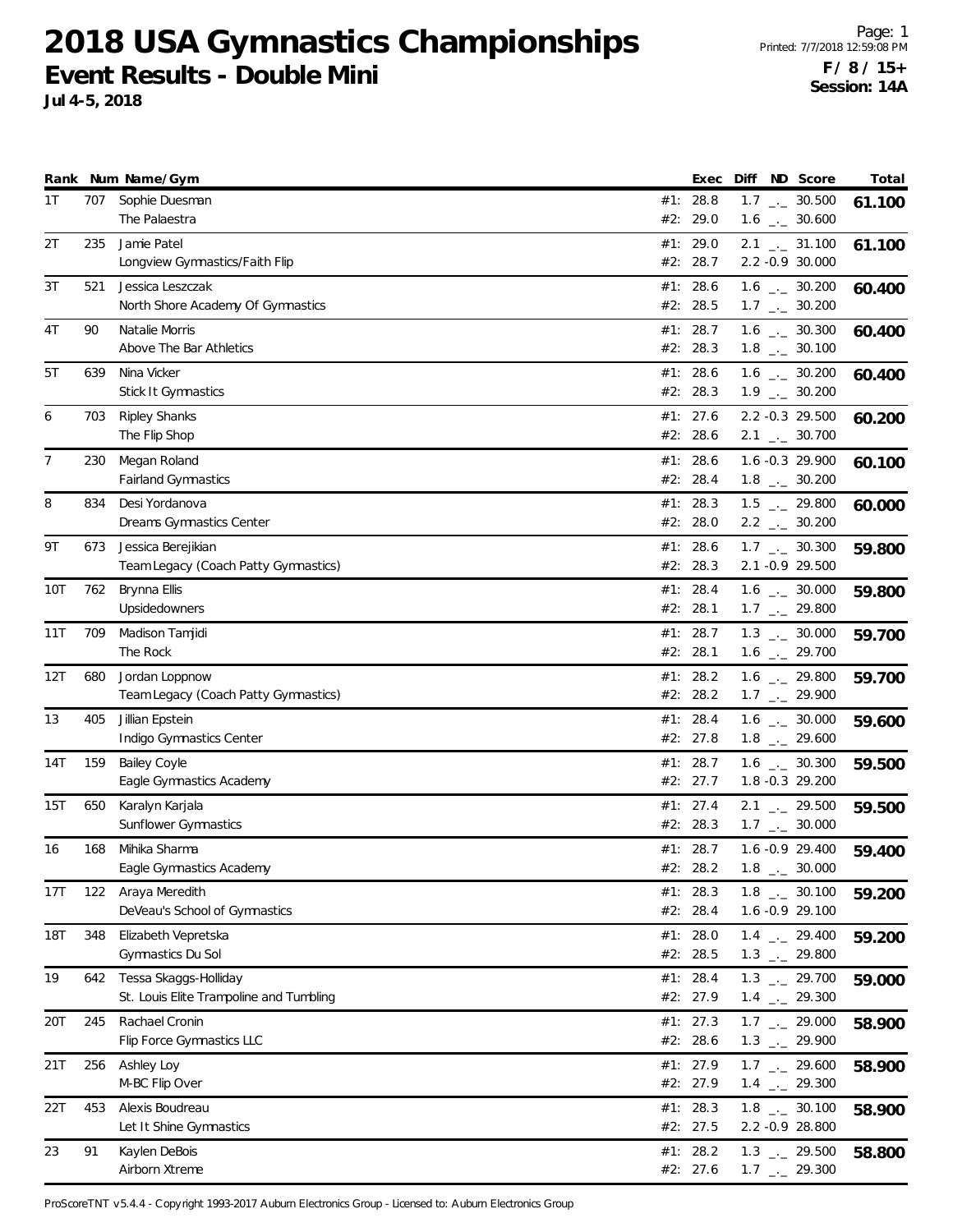| Rank |     | Num Name/Gym                                      | Exec                   | Diff                                                         | ND Score | Total  |
|------|-----|---------------------------------------------------|------------------------|--------------------------------------------------------------|----------|--------|
| 24T  | 331 | Lauren Barrow<br><b>Gymnast Factory</b>           | #1: 27.7<br>#2: 28.5   | $1.7$ $_{\leftarrow}$ 29.400<br>1.6 -0.9 29.200              |          | 58.600 |
| 25T  | 710 | Vanessa Tolbert<br>The Rock                       | #1: 28.2<br>#2: 28.0   | 1.6 -0.9 28.900<br>$1.7$ $_{\leftarrow}$ 29.700              |          | 58.600 |
| 26T  | 749 | Elise Cawelti<br><b>Texas Tumblers Gymnastics</b> | #1: 28.2<br>#2: 27.4   | $1.6$ $_{\leftarrow}$ 29.800<br>1.7 -0.3 28.800              |          | 58.600 |
| 27   | 755 | Irena Mustafaj<br>Ultimate Air                    | #1: $28.0$<br>#2: 28.1 | 1.7 -0.9 28.800<br>$1.6$ $_{\leftarrow}$ 29.700              |          | 58.500 |
| 28   | 754 | Ryan McElroy<br>Ultimate Air                      | #1: 28.3<br>#2: 28.1   | 1.3 - 0.9 28.700<br>$1.4$ $_{\leftarrow}$ 29.500             |          | 58.200 |
| 29T  | 357 | Addalyn Andring<br>Gleasons Gymnastic School      | #1: 27.9<br>#2: 28.2   | 1.4 -0.9 28.400<br>$1.3$ $_{\leftarrow}$ 29.500              |          | 57.900 |
| 30T  | 222 | Mya Mannka<br>Eagles Wings Athletics-Prosper      | #1: 27.3<br>#2: 28.3   | 1.8 -1.2 27.900<br>$1.7$ $_{\leftarrow}$ 30.000              |          | 57.900 |
| 31T  | 62  | Kenadie Leavitt<br>Airtime Trampoline             | #1: 25.5<br>#2: 28.0   | $2.6$ $_{\leftarrow}$ 28.100<br>$1.8$ $_{-}$ 29.800          |          | 57.900 |
| 32   | 261 | Mary-Hollis Martin<br><b>FlipCity South</b>       | #1: 27.7<br>#2: 27.3   | $1.2$ $_{\leftarrow}$ 28.900<br>$1.5$ $_{\leftarrow}$ 28.800 |          | 57.700 |
| 33   | 127 | Samantha Fila<br>Dulles Gymnastics Academy        | #1: 29.0<br>#2: 25.1   | $1.3$ $_{\leftarrow}$ 30.300<br>$1.7$ _ 26.800               |          | 57.100 |
| 34   | 42  | Kendell Brown<br>Airbenders                       | #1: 27.7<br>#2: 25.2   | $1.6$ $_{-1}$ 29.300<br>$1.7$ $_{\leftarrow}$ 26.900         |          | 56.200 |
| 35T  | 231 | Shannon Rose<br><b>Fairland Gymnastics</b>        | #1: 20.1<br>#2: 28.2   | $0.6$ $_{\leftarrow}$ 20.700<br>$1.7$ $_{\leftarrow}$ 29.900 |          | 50.600 |
| 36T  | 277 | Teyah Longtin<br>For the Kidz                     | #1: 20.4<br>#2: 27.7   | $0.7$ $_{\leftarrow}$ 21.100<br>2.1 -0.3 29.500              |          | 50.600 |
| 37   | 440 | Kiara Kloss<br>KMC Dance and Gymnastics Center    | #1: 20.1<br>#2: 27.9   | $0.7$ $_{\leftarrow}$ 20.800<br>$1.7$ $_{\leftarrow}$ 29.600 |          | 50.400 |
| 38   | 306 | Ryann Hassett<br>Giguere Gymnastics Inc.          | #1: 20.1<br>#2: 27.8   | $0.7$ _ 20.800<br>$1.4$ $_{\leftarrow}$ 29.200               |          | 50.000 |